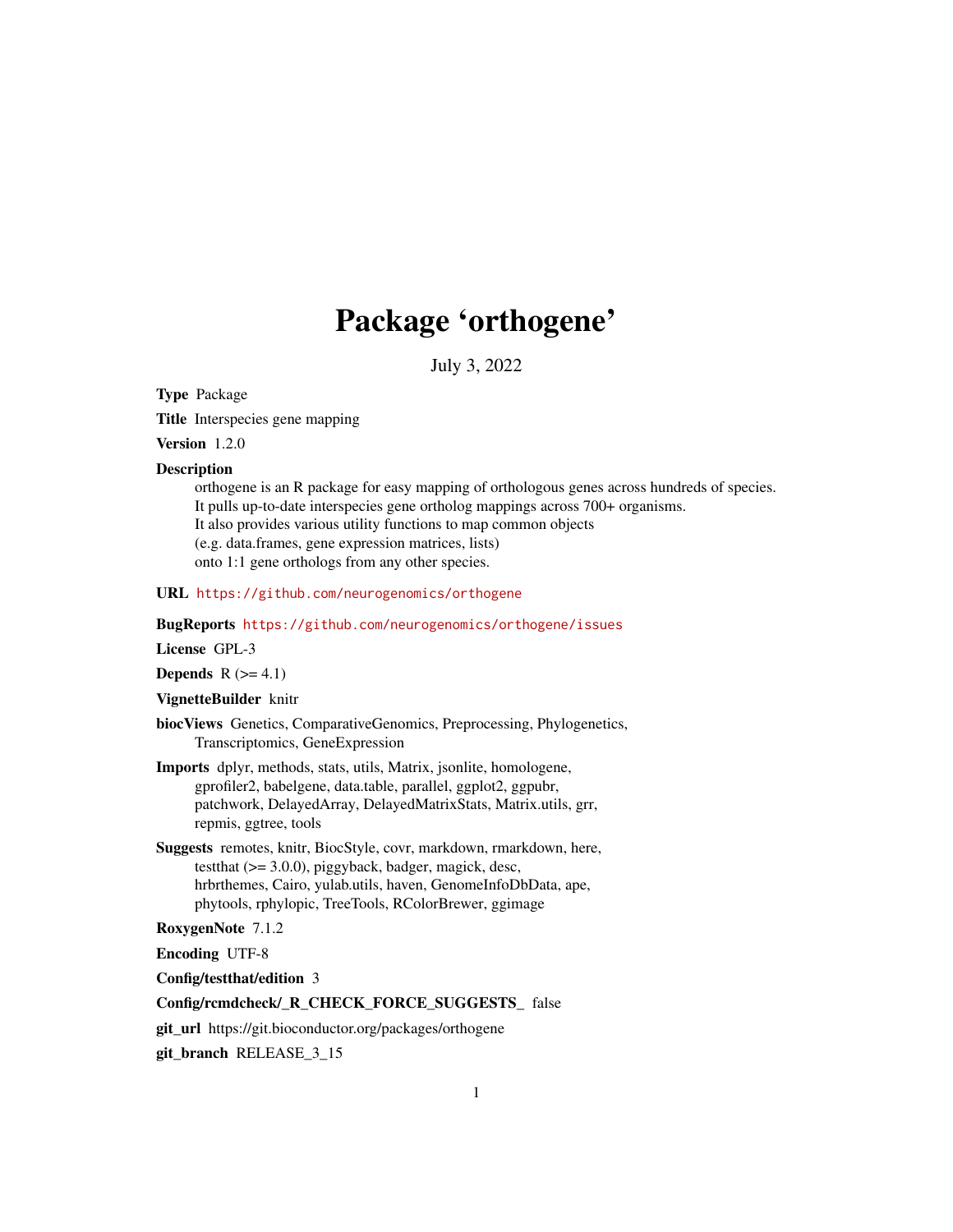<span id="page-1-0"></span>git\_last\_commit e67840a git\_last\_commit\_date 2022-06-14 Date/Publication 2022-07-03 Author Brian Schilder [cre] (<<https://orcid.org/0000-0001-5949-2191>>) Maintainer Brian Schilder <brian\_schilder@alumni.brown.edu>

# R topics documented:

| Index | 23 |
|-------|----|

orthogene-package orthogene*: Interspecies gene mapping*

#### Description

orthogene is an R package for easy mapping of orthologous genes across hundreds of species.

# Details

It pulls up-to-date interspecies gene ortholog mappings across 700+ organisms. It also provides various utility functions to map common objects (e.g. data.frames, gene expression matrices, lists) onto 1:1 gene orthologs from any other species.

# Author(s)

Maintainer: Brian Schilder <brian\_schilder@alumni.brown.edu> [\(ORCID\)](https://orcid.org/0000-0001-5949-2191)

# Source

- [GitHub](https://github.com/neurogenomics/orthogene) : Source code and Issues submission.
- [Author Site](https://bschilder.github.io/BMSchilder/) : orthogene was created by Brian M. Schilder.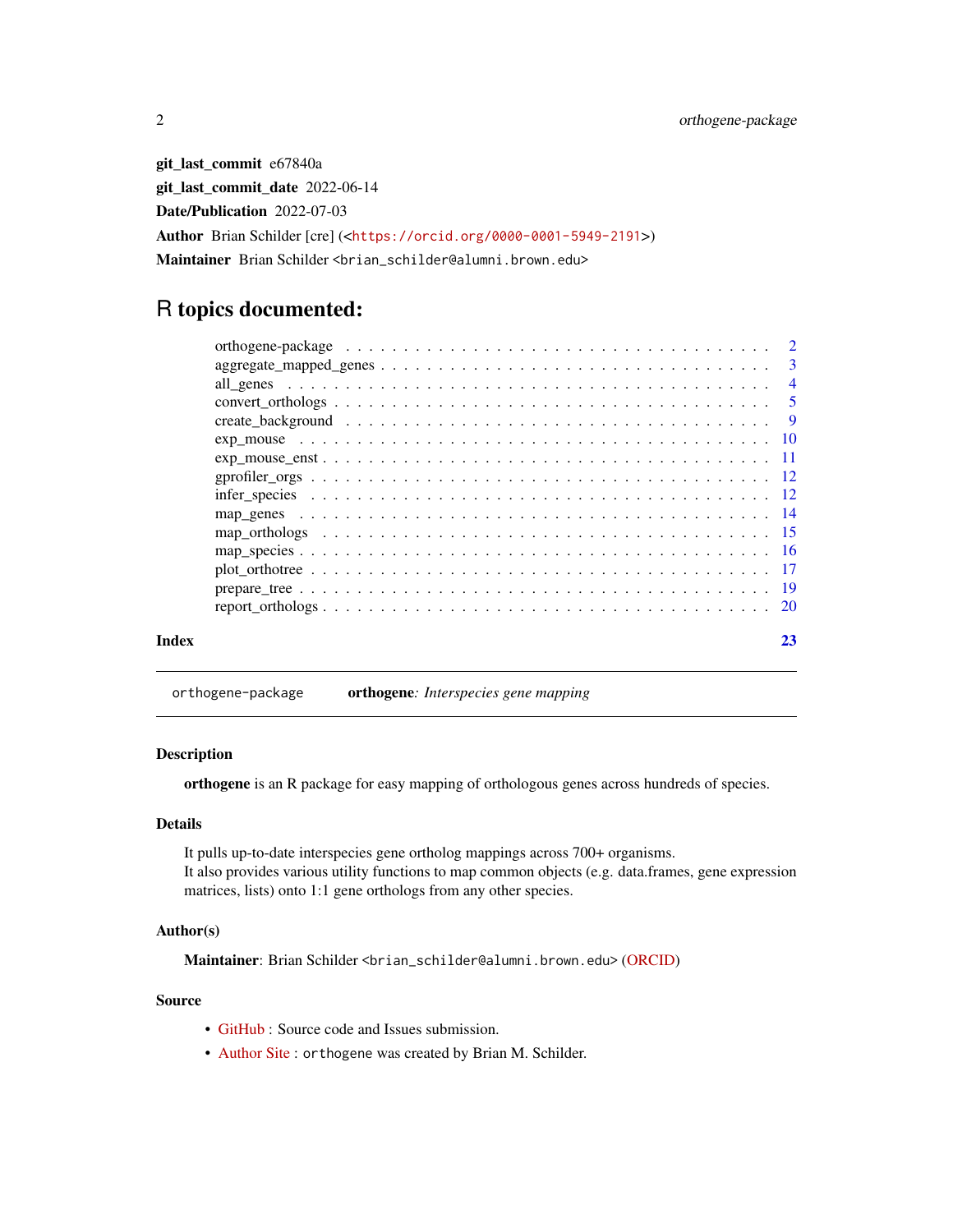# <span id="page-2-0"></span>See Also

Useful links:

- <https://github.com/neurogenomics/orthogene>
- Report bugs at <https://github.com/neurogenomics/orthogene/issues>

aggregate\_mapped\_genes

*Aggregate a gene matrix by gene symbols*

# Description

Map matrix rownames to standardised gene symbols, and then aggregate many-to-one rows into a new matrix.

# Usage

```
aggregate_mapped_genes(
 gene_df,
  species = "human",
 FUN = "sum",method = c("monocle3", "stats"),
  transpose = FALSE,
  gene_map = NULL,
 gene_map_col = "name",
 non121_strategy = "drop_output_species",
 as_sparse = TRUE,
  as_DelayedArray = FALSE,
 dropNA = TRUE,sort_rows = FALSE,
  verbose = TRUE
)
```

| gene_df      | Input matrix where row names are genes.                                                                |
|--------------|--------------------------------------------------------------------------------------------------------|
| species      | Species to map against.                                                                                |
| <b>FUN</b>   | Aggregation function ( <i>DEFAULT</i> : "sum").                                                        |
| method       | Aggregation method.                                                                                    |
| transpose    | Transpose gene_df before mapping genes.                                                                |
| gene_map     | A user-supplied gene_map. If NULL ( <i>DEFAULT</i> )), map_genes will be used to<br>create a gene_map. |
| gene_map_col | Column in gene_map to aggregate gene_df by.                                                            |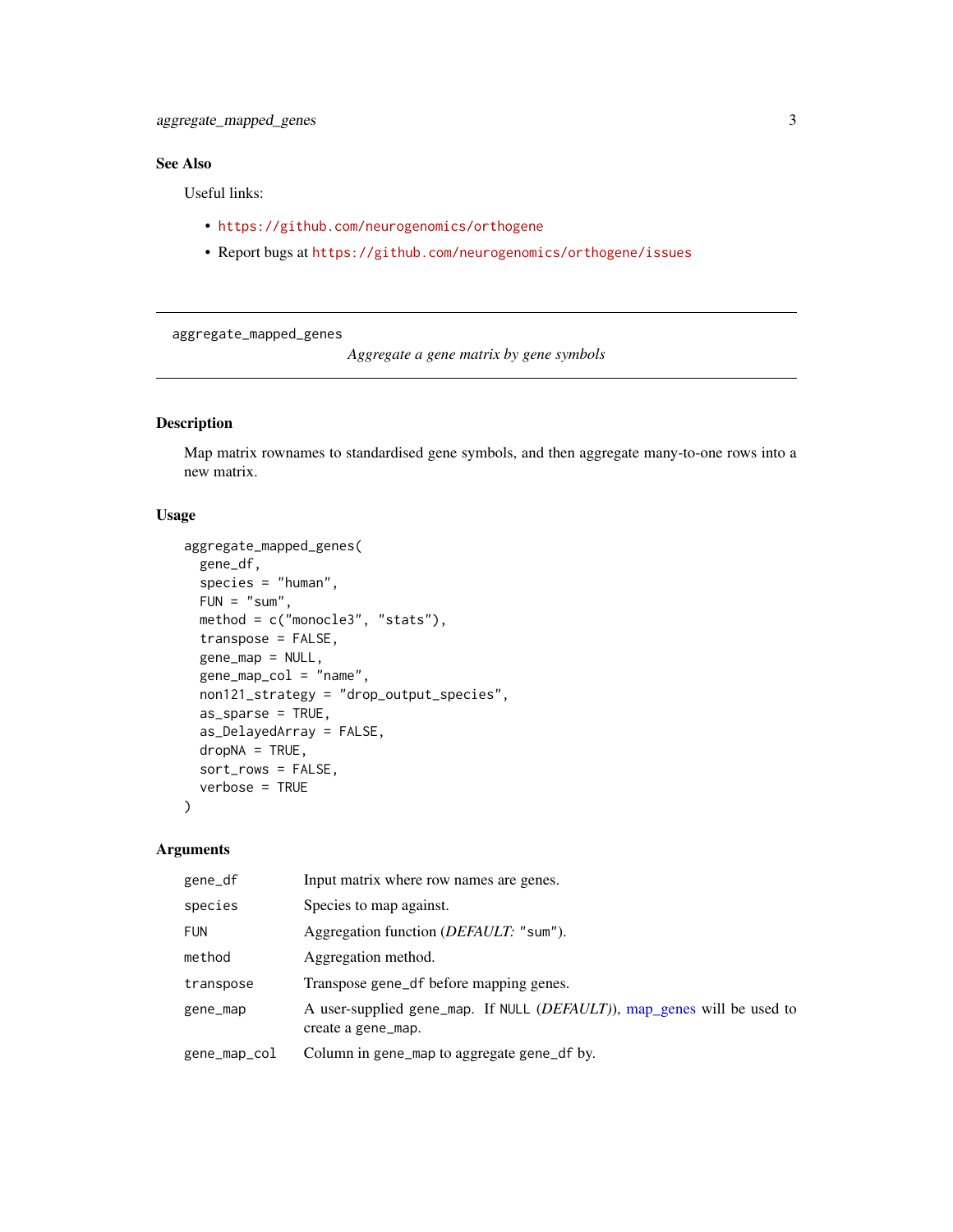#### <span id="page-3-0"></span>non121\_strategy

How to handle genes that don't have 1:1 mappings between input\_species:output\_species. Options include:

- "drop\_both\_species" or "dbs" or 1 : Drop genes that have duplicate mappings in either the input\_species or output\_species (*DEFAULT*).
- "drop\_input\_species" or "dis" or 2 : Only drop genes that have duplicate mappings in the input\_species.
- "drop\_output\_species" or "dos" or 3 : Only drop genes that have duplicate mappings in the output\_species.
- "keep\_both\_species" or "kbs" or 4 : Keep all genes regardless of whether they have duplicate mappings in either species.
- "keep\_popular" or "kp" or 5 : Return only the most "popular" interspecies ortholog mappings. This procedure tends to yield a greater number of returned genes but at the cost of many of them not being true biological 1:1 orthologs.
- "sum","mean","median","min" or "max" : When gene\_df is a matrix and gene\_output="rownames", these options will aggregate many-to-one gene mappings (input\_species-to-output\_species) after dropping any duplicate genes in the output\_species.

as\_sparse Convert aggregated matrix to sparse matrix.

#### as\_DelayedArray

|           | Convert aggregated matrix to DelayedArray. |
|-----------|--------------------------------------------|
| dropNA    | Drop genes assigned to NA in groupings.    |
| sort_rows | Sort gene_df rows alphanumerically.        |
| verbose   | Print messages.                            |

#### Value

Aggregated matrix

#### Examples

```
data("exp_mouse")
X_agg <- aggregate_mapped_genes(gene_df = exp_mouse, species = "mouse")
```
<span id="page-3-1"></span>all\_genes *Get all genes*

#### Description

Return all known genes from a given species.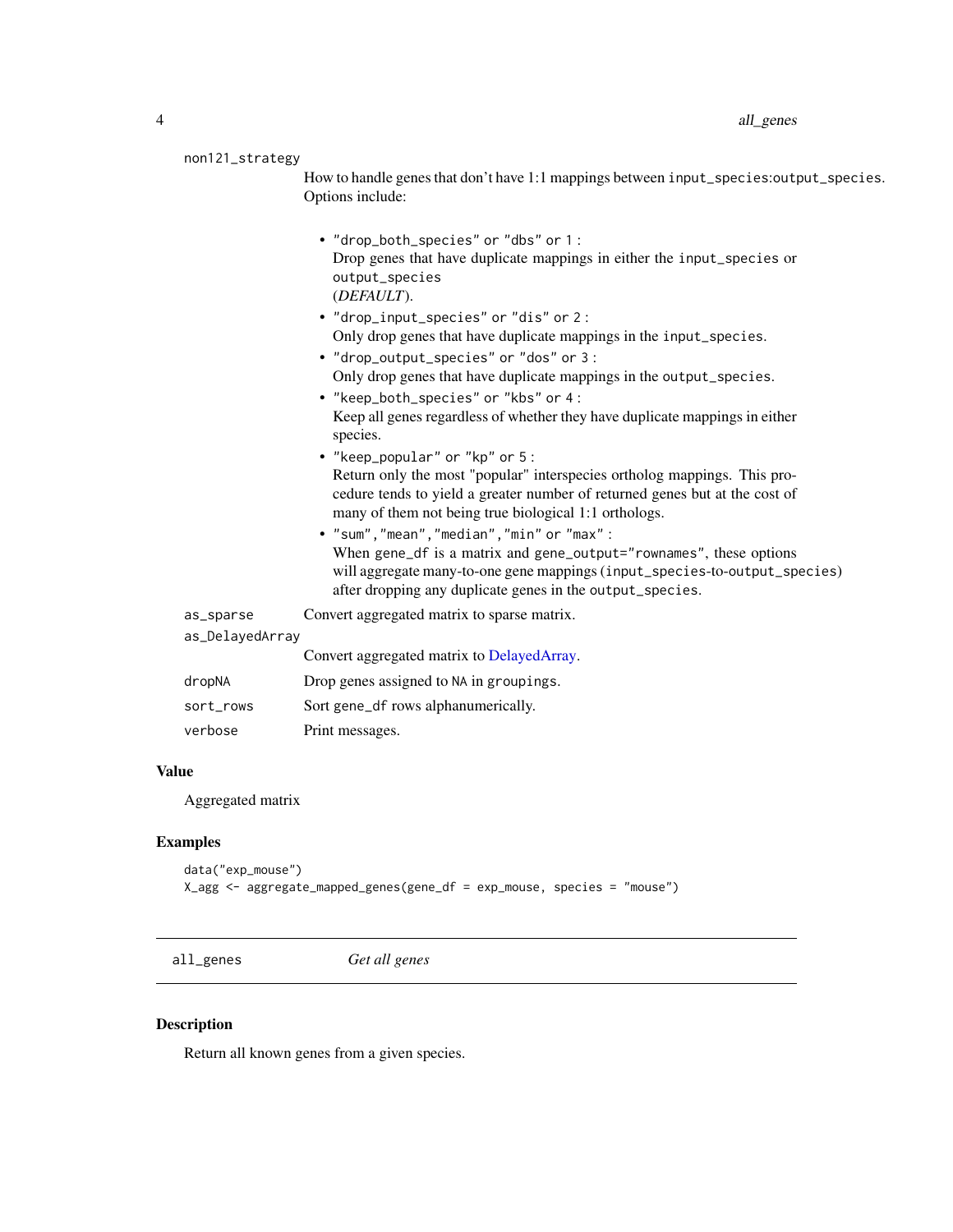# <span id="page-4-0"></span>convert\_orthologs 5

# Usage

```
all_genes(
  species,
 method = c("gprofiler", "homologene", "babelgene"),
 ensure_filter_nas = FALSE,
  run_map_species = TRUE,
  verbose = TRUE,
  ...
)
```
# Arguments

| species           | Species to get all genes for. Will first be standardised with map_species.                                                                     |  |
|-------------------|------------------------------------------------------------------------------------------------------------------------------------------------|--|
| method            | R package to to use for gene mapping: "gprofiler" (slower but more species<br>and genes) or "homologene" (faster but fewer species and genes). |  |
| ensure_filter_nas |                                                                                                                                                |  |
|                   | Perform an extra check to remove genes that are NAs of any kind.                                                                               |  |
| run_map_species   |                                                                                                                                                |  |
|                   | Standardise species names with map_species first (Default: TRUE).                                                                              |  |
| verbose           | Print messages.                                                                                                                                |  |
| .                 | Additional arguments to be passed to gconvert when method="gprofiler".                                                                         |  |
|                   |                                                                                                                                                |  |

# Details

References [homologeneData](#page-0-0) or [gconvert.](#page-0-0)

#### Value

Table with all gene symbols from the given species.

# Examples

```
genome_mouse <- all_genes(species = "mouse")
genome_human <- all_genes(species = "human")
```
<span id="page-4-1"></span>convert\_orthologs *Map genes from one species to another*

# Description

Currently supports ortholog mapping between any pair of 700+ species. Use [map\\_species](#page-15-1) to return a full list of available organisms.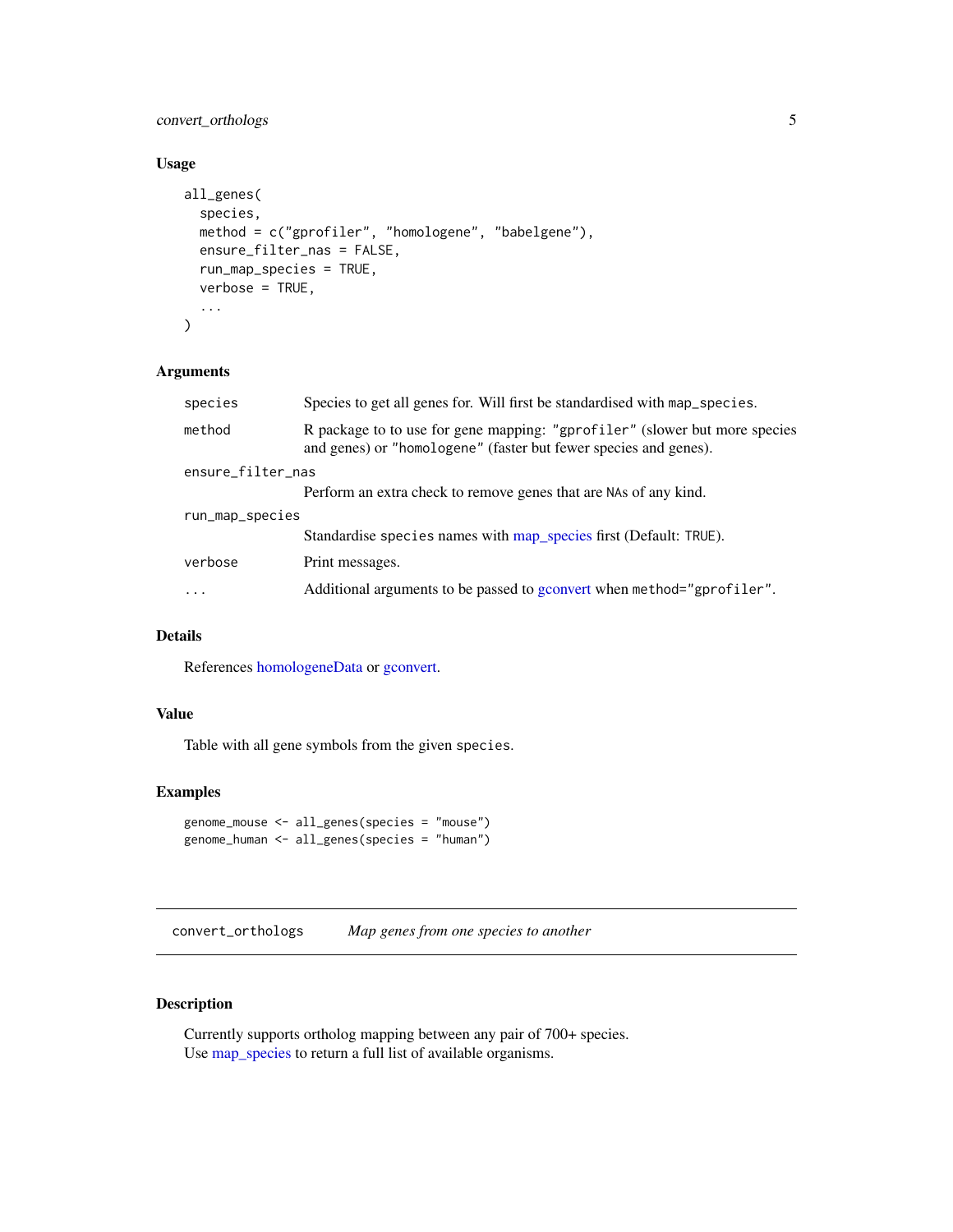# Usage

```
convert_orthologs(
  gene_df,
  gene_input = "rownames",
  gene_output = "rownames",
  standardise_genes = FALSE,
  input_species,
  output_species = "human",
  method = c("gprofiler", "homologene", "babelgene"),
  drop_nonorths = TRUE,
  non121_strategy = "drop_both_species",
  mthreshold = Inf,
  as_sparse = FALSE,
  sort_rows = FALSE,
  verbose = TRUE,
  ...
\mathcal{L}
```

| gene_df     | Data object containing the genes (see gene_input for options on how the genes<br>can be stored within the object).<br>Can be one of the following formats:                                                                                                                                                                                                                         |
|-------------|------------------------------------------------------------------------------------------------------------------------------------------------------------------------------------------------------------------------------------------------------------------------------------------------------------------------------------------------------------------------------------|
|             | $\bullet$ matrix:<br>A sparse or dense matrix.<br>· data.frame:<br>A data. frame, data. table. or tibble.<br>$\bullet$ codelist:<br>A list or character vector.                                                                                                                                                                                                                    |
|             | Genes, transcripts, proteins, SNPs, or genomic ranges can be provided in any<br>format (HGNC, Ensembl, RefSeq, UniProt, etc.) and will be automatically con-<br>verted to gene symbols unless specified otherwise with the  arguments.<br>Note: If you set method="homologene", you must either supply genes in gene<br>symbol format (e.g. "Sox2") OR set standardise_genes=TRUE. |
| gene_input  | Which aspect of gene_df to get gene names from:                                                                                                                                                                                                                                                                                                                                    |
|             | $\bullet$ "rownames":<br>From row names of data.frame/matrix.<br>• "colnames":<br>From column names of data frame/matrix.<br>$\bullet$ <column name="">:<br/>From a column in gene_df, e.g. "gene_names".</column>                                                                                                                                                                 |
| gene_output | How to return genes. Options include:                                                                                                                                                                                                                                                                                                                                              |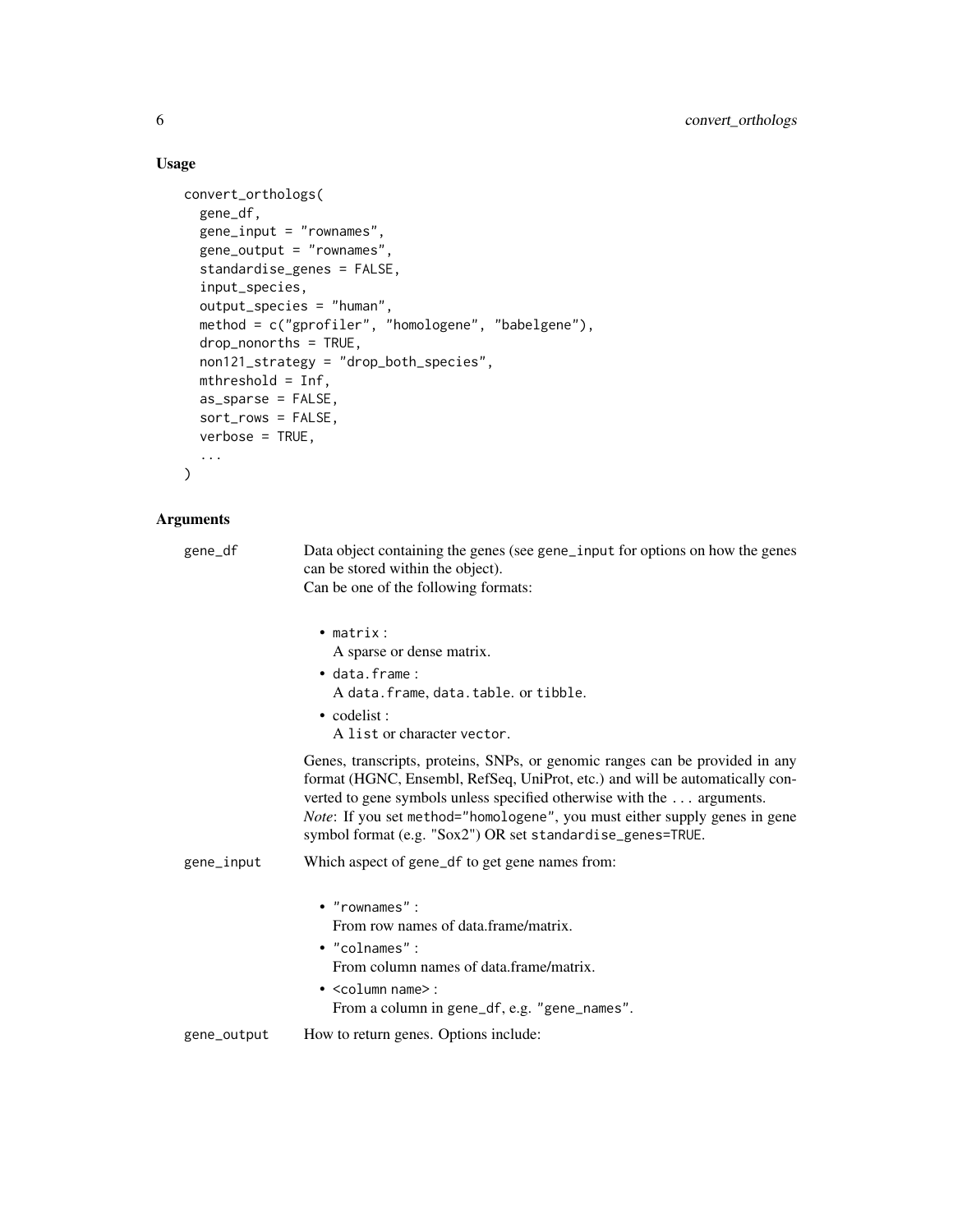<span id="page-6-0"></span>• "rownames" : As row names of gene\_df.

• "colnames" :

- 
- As column names of gene\_df.
- "columns" :

As new columns "input\_gene", "ortholog\_gene" (and "input\_gene\_standard" if standardise\_genes=TRUE) in gene\_df.

• "dict" :

As a dictionary (named list) where the names are input\_gene and the values are ortholog\_gene.

• "dict\_rev" :

As a reversed dictionary (named list) where the names are ortholog\_gene and the values are input\_gene.

#### standardise\_genes

If TRUE AND gene\_output="columns", a new column "input\_gene\_standard" will be added to gene\_df containing standardised HGNC symbols identified by [gorth.](#page-0-0)

- input\_species Name of the input species (e.g., "mouse","fly"). Use [map\\_species](#page-15-1) to return a full list of available species.
- output\_species Name of the output species (e.g. "human","chicken"). Use [map\\_species](#page-15-1) to return a full list of available species.
- method R package to to use for gene mapping:
	- "gprofiler" : Slower but more species and genes.
	- "homologene" : Faster but fewer species and genes.
	- "babelgene" : Faster but fewer species and genes. Also gives consensus scores for each gene mapping based on a several different data sources.

drop\_nonorths Drop genes that don't have an ortholog in the output\_species.

#### non121\_strategy

How to handle genes that don't have 1:1 mappings between input\_species:output\_species. Options include:

- "drop\_both\_species" or "dbs" or 1 : Drop genes that have duplicate mappings in either the input\_species or output\_species (*DEFAULT*).
- "drop\_input\_species" or "dis" or 2 : Only drop genes that have duplicate mappings in the input\_species.
- "drop\_output\_species" or "dos" or 3 : Only drop genes that have duplicate mappings in the output\_species.
- "keep\_both\_species" or "kbs" or 4 : Keep all genes regardless of whether they have duplicate mappings in either species.
- "keep\_popular" or "kp" or 5 : Return only the most "popular" interspecies ortholog mappings. This procedure tends to yield a greater number of returned genes but at the cost of many of them not being true biological 1:1 orthologs.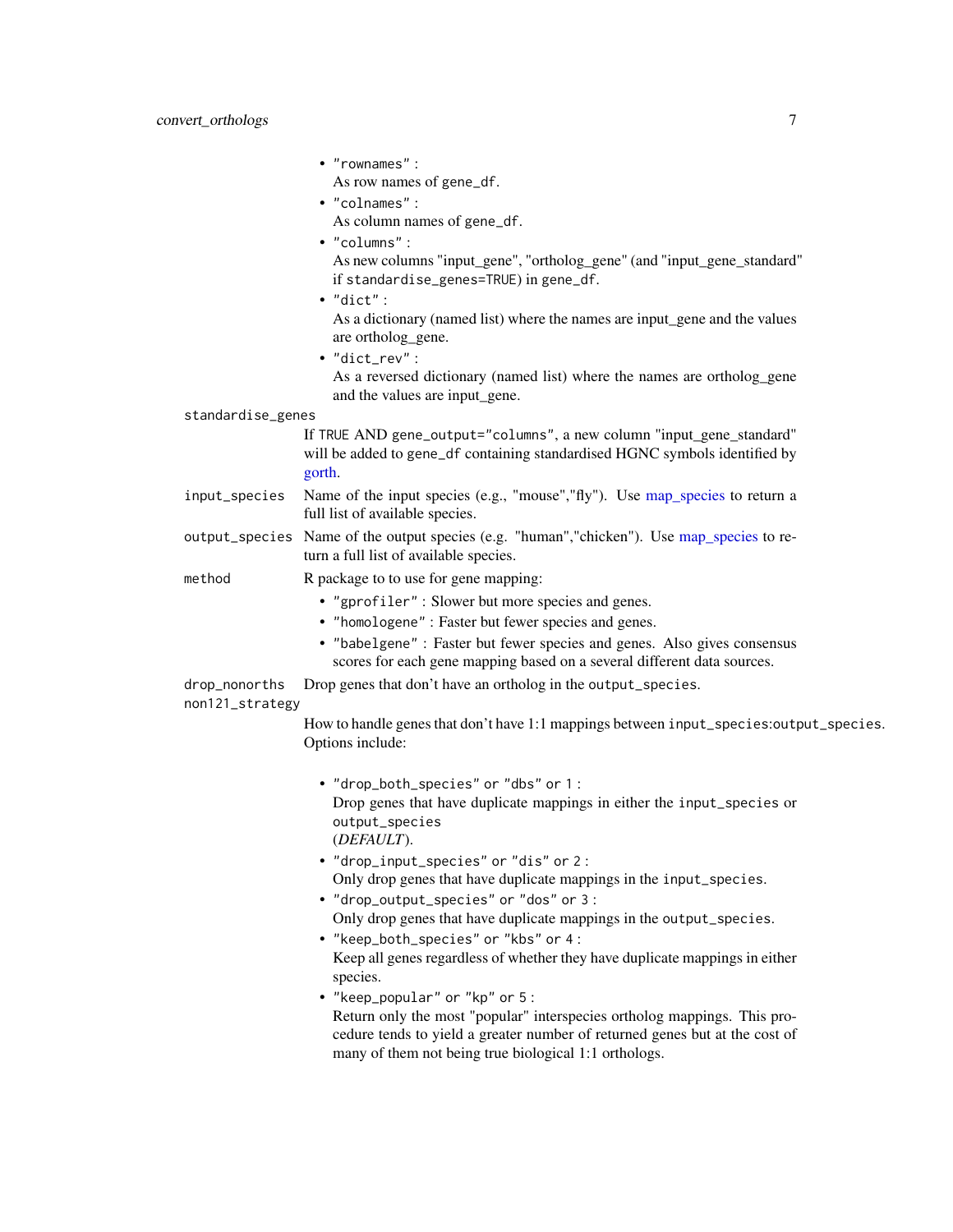<span id="page-7-0"></span>

|            | • "sum", "mean", "median", "min" or "max":<br>When gene_df is a matrix and gene_output="rownames", these options<br>will aggregate many-to-one gene mappings (input_species-to-output_species)<br>after dropping any duplicate genes in the output_species.                                     |
|------------|-------------------------------------------------------------------------------------------------------------------------------------------------------------------------------------------------------------------------------------------------------------------------------------------------|
| mthreshold | Maximum number of ortholog names per gene to show. Passed to gorth. Only<br>used when method="gprofiler" (DEFAULT: Inf).                                                                                                                                                                        |
| as_sparse  | Convert gene_df to a sparse matrix. Only works if gene_df is one of the fol-<br>lowing classes:                                                                                                                                                                                                 |
|            | $\bullet$ matrix                                                                                                                                                                                                                                                                                |
|            | • Matrix                                                                                                                                                                                                                                                                                        |
|            | · data.frame                                                                                                                                                                                                                                                                                    |
|            | • data.table                                                                                                                                                                                                                                                                                    |
|            | • tibble                                                                                                                                                                                                                                                                                        |
|            | If gene_df is a sparse matrix to begin with, it will be returned as a sparse matrix<br>(so long as gene_output= "rownames" or "colnames").                                                                                                                                                      |
| sort_rows  | Sort gene_df rows alphanumerically.                                                                                                                                                                                                                                                             |
| verbose    | Print messages.                                                                                                                                                                                                                                                                                 |
|            | Additional arguments to be passed to gorth or homologene.                                                                                                                                                                                                                                       |
|            | <i>NOTE</i> : To return only the most "popular" interspecies ortholog mappings, sup-<br>ply mthreshold=1 here AND set method="gprofiler" above. This procedure<br>tends to yield a greater number of returned genes but at the cost of many of them<br>not being true biological 1:1 orthologs. |

For more details, please see [here.](https://cran.r-project.org/web/packages/gprofiler2/vignettes/gprofiler2.html)

# Value

gene\_df with orthologs converted to the output\_species. Instead returned as a dictionary (named list) if gene\_output="dict" or "dict\_rev".

# Examples

```
data("exp_mouse")
gene_df <- convert_orthologs(
   gene_df = exp_mouse,
   input_species = "mouse"
)
```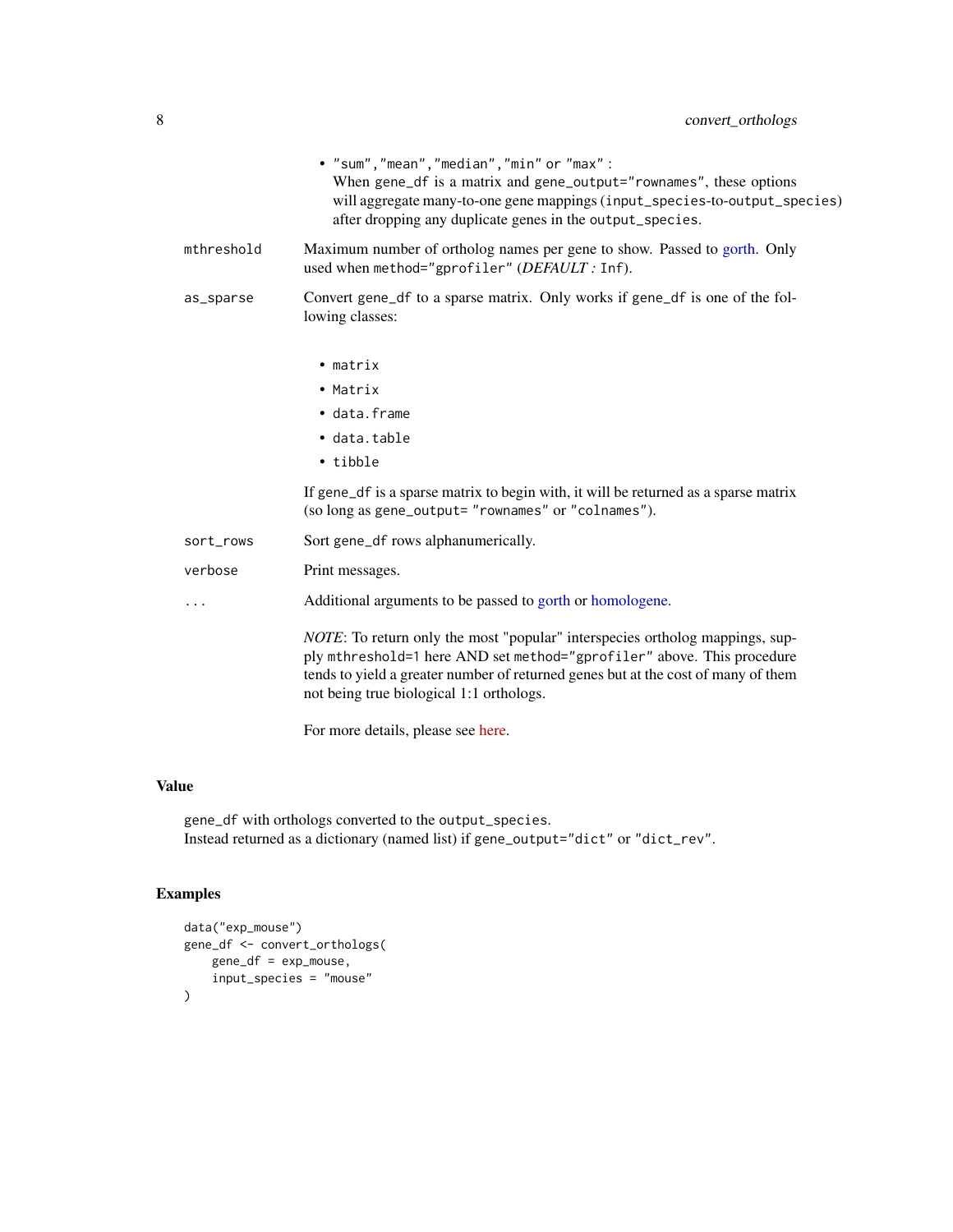# <span id="page-8-0"></span>Description

Create a gene background as the union/intersect of all orthologs between input species (species1 and species2), and the output\_species. This can be useful when generating random lists of background genes to test against in analyses with data from multiple species (e.g. enrichment of mouse cell-type markers gene sets in human GWAS-derived gene sets).

#### Usage

```
create_background(
  species1,
  species2,
  output_species = "human",
  as_output_species = TRUE,
  use_intersect = TRUE,
  bg = NULL,gene_map = NULL,
 method = "homologene",
 non121_strategy = "drop_both_species",
  verbose = TRUE
)
```

| species1          | First species.                                                                                                                                                                                           |
|-------------------|----------------------------------------------------------------------------------------------------------------------------------------------------------------------------------------------------------|
| species2          | Second species.                                                                                                                                                                                          |
|                   | output_species Species to convert all genes from species1 and species2 to first. Default="human",<br>but can be to either any species supported by <b>orthogene</b> , including species1 or<br>species2. |
| as_output_species |                                                                                                                                                                                                          |
|                   | Return background gene list as output_species orthologs, instead of the gene<br>names of the original input species.                                                                                     |
| use_intersect     | When species1 and species2 are both different from output_species, this<br>argument will determine whether to use the intersect (TRUE) or union (FALSE) of<br>all genes from species1 and species2.      |
| bg                | User supplied background list that will be returned to the user after removing<br>duplicate genes.                                                                                                       |
| gene_map          | User-supplied gene_map data table from map_orthologs or map_genes.                                                                                                                                       |
| method            | R package to to use for gene mapping:                                                                                                                                                                    |
|                   | • "gprofiler": Slower but more species and genes.                                                                                                                                                        |
|                   | • "homologene" : Faster but fewer species and genes.                                                                                                                                                     |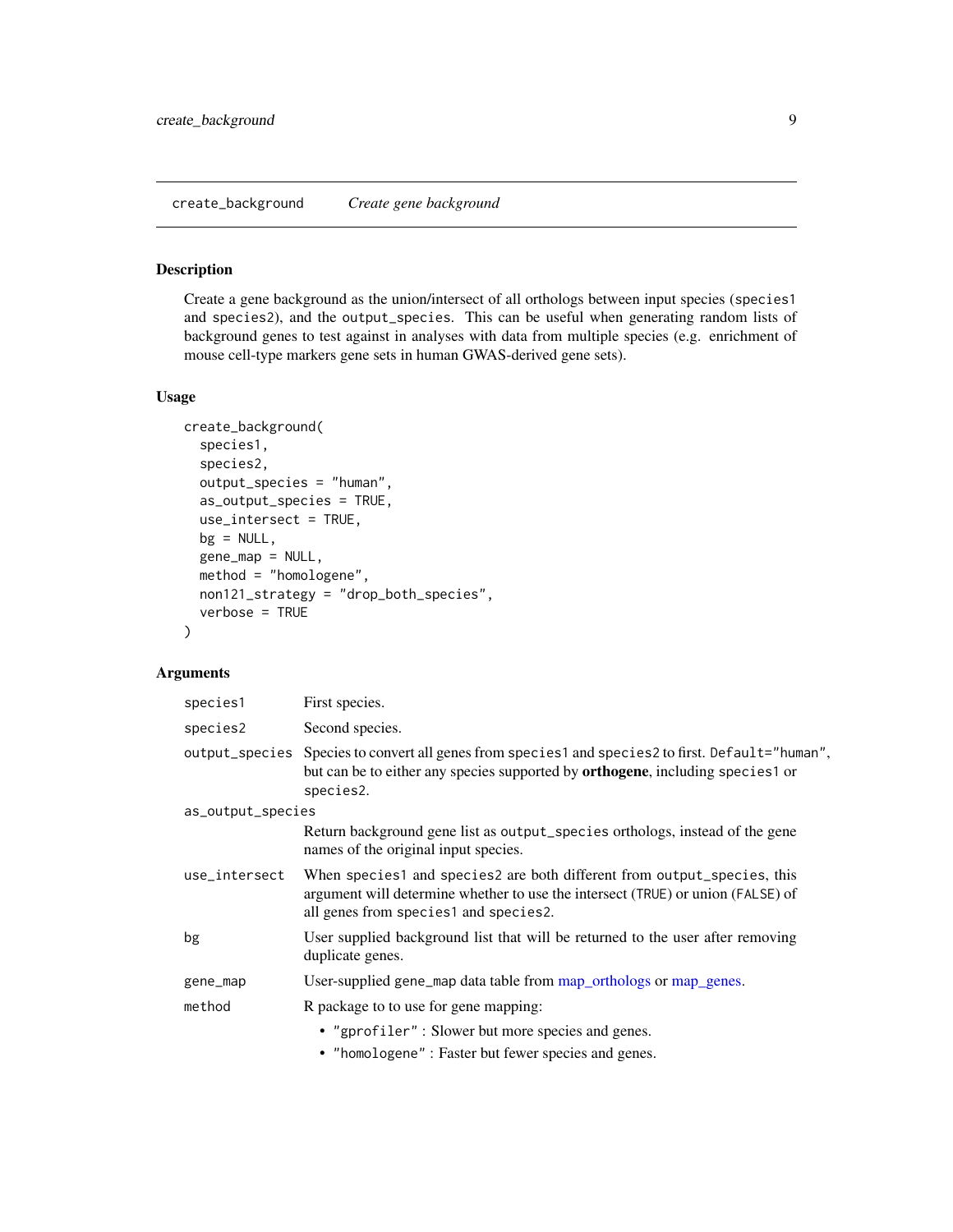<span id="page-9-0"></span>

|                 | • "babelgene" : Faster but fewer species and genes. Also gives consensus<br>scores for each gene mapping based on a several different data sources.                                                              |
|-----------------|------------------------------------------------------------------------------------------------------------------------------------------------------------------------------------------------------------------|
| non121_strategy |                                                                                                                                                                                                                  |
|                 | How to handle genes that don't have 1:1 mappings between input_species:output_species.<br>Options include:                                                                                                       |
|                 | • "drop_both_species" or "dbs" or 1:<br>Drop genes that have duplicate mappings in either the input_species or<br>output_species<br>(DEFAULT).                                                                   |
|                 | • "drop_input_species" or "dis" or 2:<br>Only drop genes that have duplicate mappings in the input_species.                                                                                                      |
|                 | • "drop_output_species" or "dos" or 3:<br>Only drop genes that have duplicate mappings in the output_species.                                                                                                    |
|                 | • "keep_both_species" or "kbs" or 4:                                                                                                                                                                             |
|                 | Keep all genes regardless of whether they have duplicate mappings in either<br>species.                                                                                                                          |
|                 | • "keep_popular" or "kp" or 5 :                                                                                                                                                                                  |
|                 | Return only the most "popular" interspecies ortholog mappings. This pro-<br>cedure tends to yield a greater number of returned genes but at the cost of<br>many of them not being true biological 1:1 orthologs. |
|                 | • "sum", "mean", "median", "min" or "max":                                                                                                                                                                       |
|                 | When none all is a motion and none continual and monocally there antique                                                                                                                                         |

When gene\_df is a matrix and gene\_output="rownames", these options will aggregate many-to-one gene mappings (input\_species-to-output\_species) after dropping any duplicate genes in the output\_species.

verbose Print messages.

# Value

Background gene list.

# Examples

```
bg <- orthogene::create_background(species1 = "mouse",
                                   species2 = "rat",
                                   output_species = "human")
```
exp\_mouse *Gene expression data: mouse*

# Description

Mean pseudobulk single-cell RNA-seq gene expression matrix. Data originally comes from Zeisel et al., 2018 (Cell).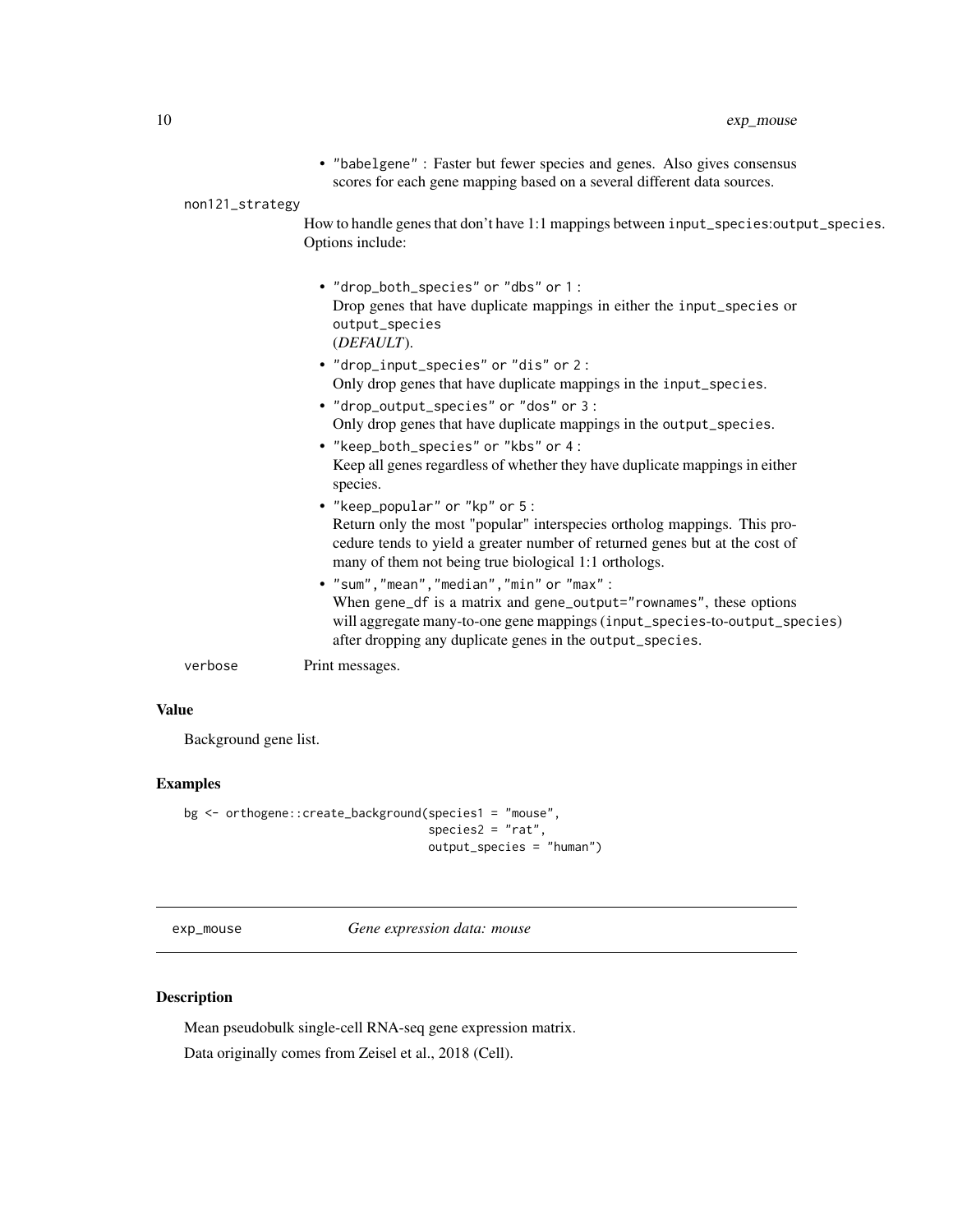<span id="page-10-0"></span>exp\_mouse\_enst 11

#### Usage

data("exp\_mouse")

# Format

sparse matrix

#### Source

```
Publication ctd <- ewceData::ctd() exp_mouse <- as(ctd[[1]]$mean_exp, "sparseMatrix")
usethis::use_data(exp_mouse, overwrite = TRUE)
```
exp\_mouse\_enst *Transcript expression data: mouse*

#### Description

Mean pseudobulk single-cell RNA-seq Transcript expression matrix.

Data originally comes from Zeisel et al., 2018 (Cell).

#### Usage

data("exp\_mouse\_enst")

#### Format

sparse matrix

# Source

[Publication](https://pubmed.ncbi.nlm.nih.gov/30096314/) data("exp\_mouse") mapped\_genes <- map\_genes(genes = rownames(exp\_mouse)[seq(1,100)], target = "ENST", species = "mouse", drop\_na = FALSE) exp\_mouse\_enst <- exp\_mouse[mapped\_genes\$input,] rownames(exp\_mouse\_enst) <- mapped\_genes\$target all\_nas <- orthogene:::find\_all\_nas(rownames(exp\_mouse\_enst)) exp\_mouse\_enst <- exp\_mouse\_enst[!all\_nas,] exp\_mouse\_enst <- phenomix::add\_noise(exp\_mouse\_enst) usethis::use\_data(exp\_mouse\_enst, overwrite = TRUE)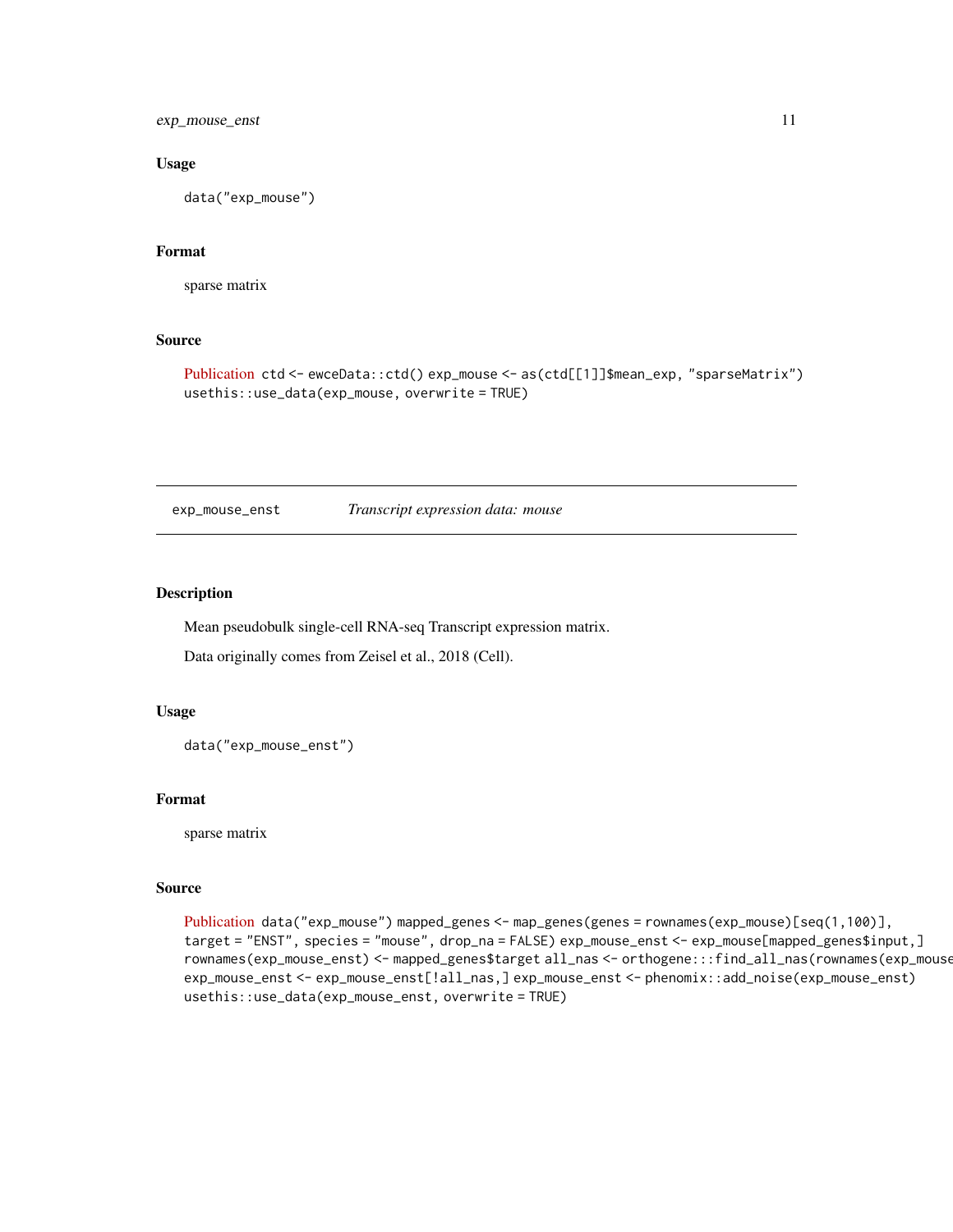<span id="page-11-0"></span>gprofiler\_orgs *Reference organisms*

#### Description

Organism for which gene references are available via [gProfiler](https://biit.cs.ut.ee/gprofiler/gost) [API.](https://biit.cs.ut.ee/gprofiler/api/util/organisms_list)

Used as a backup if API is not available.

#### Usage

gprofiler\_orgs

# Format

data.frame URL <- 'https://biit.cs.ut.ee/gprofiler/api/util/organisms\_list' gprofiler\_orgs <- jsonlite::fromJSON(URL) gprofiler\_orgs <- dplyr::arrange(gprofiler\_orgs, scientific\_name) usethis::use\_data(gprofiler\_orgs, overwrite = TRUE, internal=TRUE)

#### Source

[gProfiler site](https://biit.cs.ut.ee/gprofiler/gost)

infer\_species *Infer species from gene names*

#### Description

Infers which species the genes within gene\_df is from. Iteratively test the percentage of gene\_df genes that match with the genes from each test\_species.

#### Usage

```
infer_species(
 gene_df,
 gene_input = "rownames",
  test_species = c("human", "monkey", "rat", "mouse", "zebrafish", "fly"),
 method = c("homologene", "gprofiler", "babelgene"),
 make_plot = TRUE,
 show_plot = TRUE,
  verbose = TRUE
)
```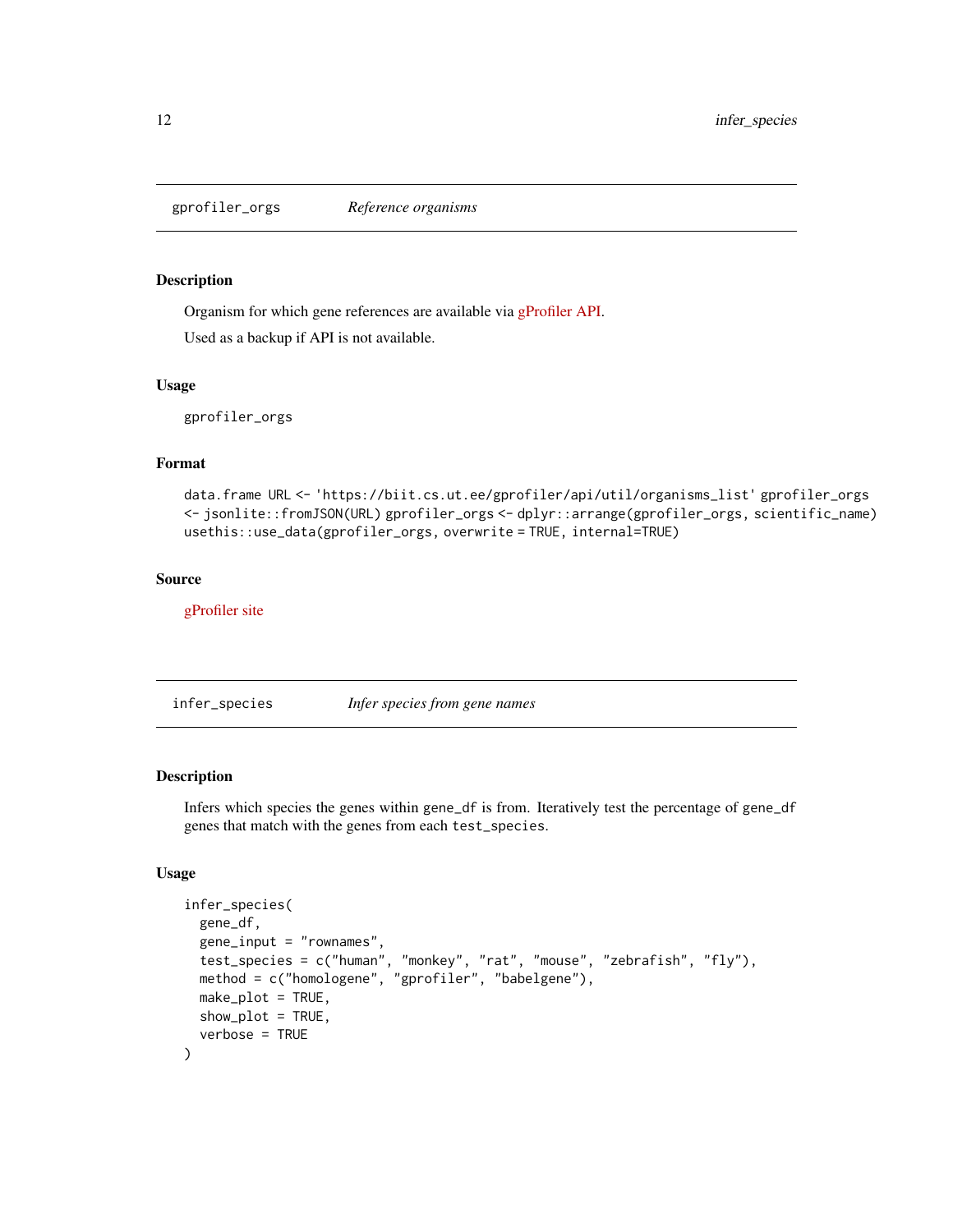#### Arguments

gene\_df Data object containing the genes (see gene\_input for options on how the genes can be stored within the object).

Can be one of the following formats:

- matrix : A sparse or dense matrix.
- data.frame : A data.frame, data.table. or tibble. • codelist :
	- A list or character vector.

Genes, transcripts, proteins, SNPs, or genomic ranges can be provided in any format (HGNC, Ensembl, RefSeq, UniProt, etc.) and will be automatically converted to gene symbols unless specified otherwise with the ... arguments. *Note*: If you set method="homologene", you must either supply genes in gene symbol format (e.g. "Sox2") OR set standardise\_genes=TRUE.

- gene\_input Which aspect of gene\_df to get gene names from:
	- "rownames" : From row names of data.frame/matrix. • "colnames" :
		- From column names of data.frame/matrix.
	- <column name> : From a column in gene\_df, e.g. "gene\_names".
- test\_species Which species to test for matches with. If set to NULL, will default to a list of humans and 5 common model organisms. If test\_species is set to one of the following options, it will automatically pull all species from that respective package and test against each of them:
	- "homologene"20+ species (default)
	- "gprofiler"700+ species
	- "babelgene"19 species

# method R package to to use for gene mapping:

- "gprofiler" : Slower but more species and genes.
- "homologene" : Faster but fewer species and genes.
- "babelgene" : Faster but fewer species and genes. Also gives consensus scores for each gene mapping based on a several different data sources.
- make\_plot Make a plot of the results. show\_plot Print the plot of the results.
- verbose Print messages.

#### Value

An ordered dataframe of test\_species from best to worst matches.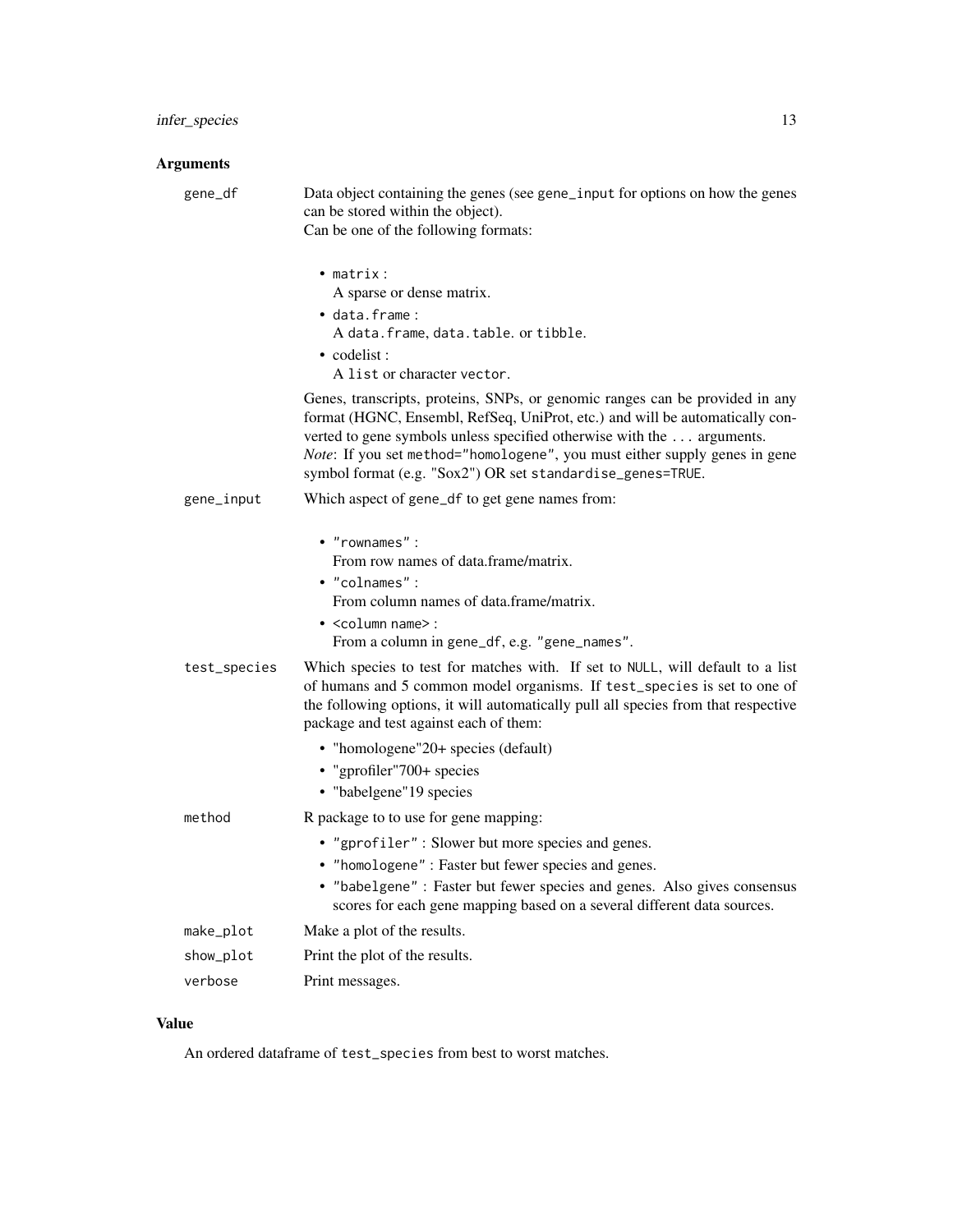# Examples

```
data("exp_mouse")
matches <- infer_species(gene_df = exp_mouse[1:200,])
```
<span id="page-13-1"></span>map\_genes *Map genes*

# Description

Input a list of genes, transcripts, proteins, SNPs, or genomic ranges in any format (HGNC, Ensembl, RefSeq, UniProt, etc.) and return a table with standardised gene symbols (the "names" column).

#### Usage

```
map_genes(
 genes,
  species = "hsapiens",
  target = "ENSG",mthreshold = Inf,
  drop_na = FALSE,
  numeric_ns = "",run_map_species = TRUE,
  verbose = TRUE
)
```
# Arguments

| genes           | Gene list.                                                                                                                                                      |
|-----------------|-----------------------------------------------------------------------------------------------------------------------------------------------------------------|
| species         | Species to map against.                                                                                                                                         |
| target          | target namespace.                                                                                                                                               |
| mthreshold      | maximum number of results per initial alias to show. Shows all by default.                                                                                      |
| drop_na         | Drop all genes without mappings. Sets gprofiler2:: gconvert(filter_na=)<br>as well an additional round of more comprehensive NA filtering by <b>orthogene</b> . |
| numeric_ns      | namespace to use for fully numeric IDs (list of available namespaces).                                                                                          |
| run_map_species |                                                                                                                                                                 |
|                 | Standardise species names with map_species first (Default: TRUE).                                                                                               |
| verbose         | Print messages.                                                                                                                                                 |

# Details

Uses [gconvert.](#page-0-0) The exact contents of the output table will depend on target parameter. See ?gprofiler2::gconvert for more details.

# Value

Table with standardised genes.

<span id="page-13-0"></span>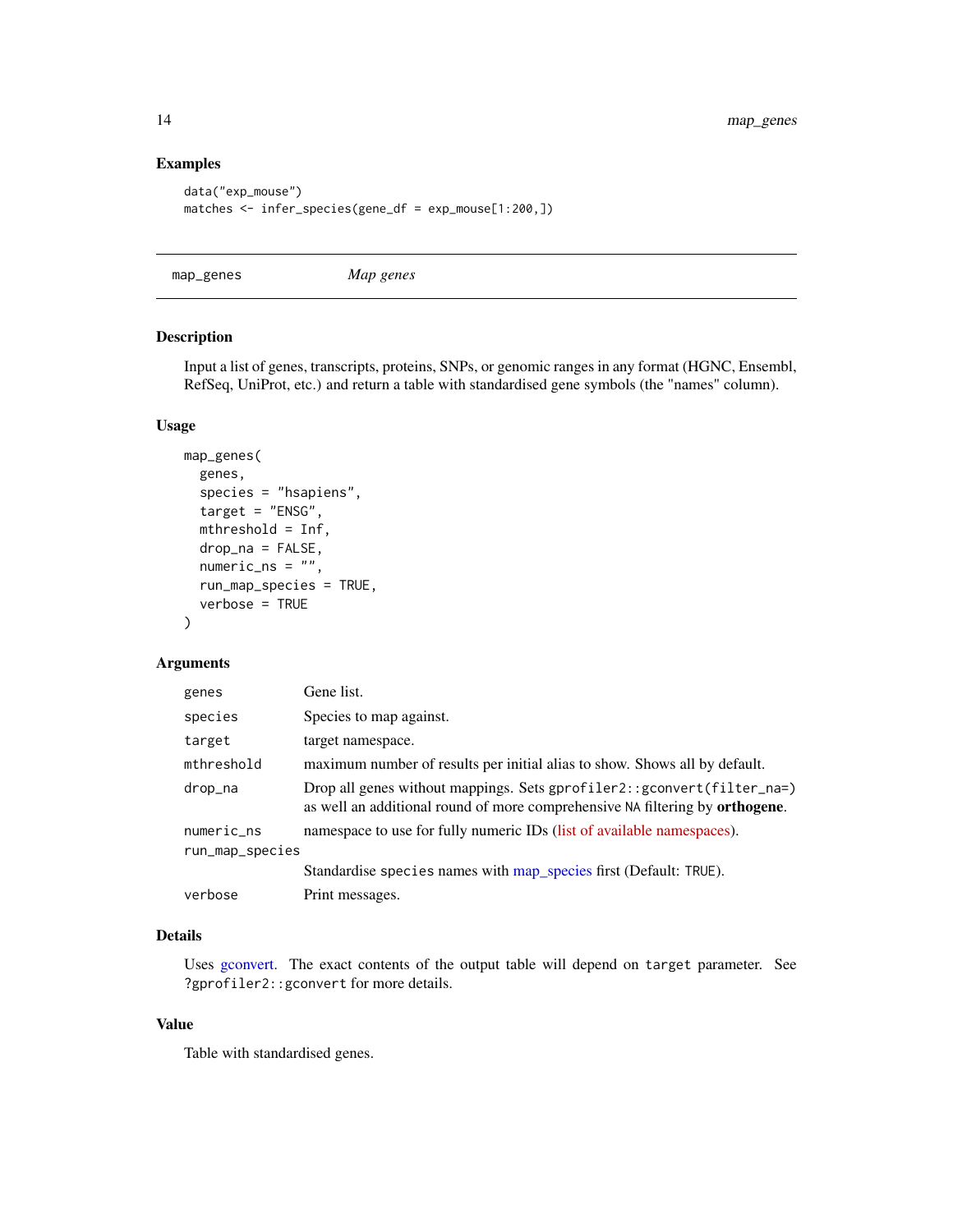# <span id="page-14-0"></span>map\_orthologs 15

# Examples

```
genes <- c(
    "Klf4", "Sox2", "TSPAN12", "NM_173007", "Q8BKT6",
    "ENSMUSG00000012396", "ENSMUSG00000074637"
\lambdamapped_genes <- map_genes(
   genes = genes,
    species = "mouse"
)
```
<span id="page-14-1"></span>map\_orthologs *Map orthologs*

# Description

Map orthologs from one species to another.

# Usage

```
map_orthologs(
  genes,
  standardise_genes = FALSE,
  input_species,
  output_species = "human",
 method = c("gprofiler", "homologene"),
 mthreshold = Inf,
 verbose = TRUE,
  ...
)
```

| genes             | can be a mixture of any format (HGNC, Ensembl, RefSeq, UniProt, etc.) and<br>will be automatically converted to standardised HGNC symbol format.               |
|-------------------|----------------------------------------------------------------------------------------------------------------------------------------------------------------|
| standardise_genes |                                                                                                                                                                |
|                   | If TRUE AND gene_output="columns", a new column "input_gene_standard"<br>will be added to gene_df containing standardised HGNC symbols identified by<br>gorth. |
| input_species     | Name of the input species (e.g., "mouse", "fly"). Use map_species to return a<br>full list of available species.                                               |
|                   | output_species Name of the output species (e.g. "human", "chicken"). Use map_species to re-<br>turn a full list of available species.                          |
| method            | R package to to use for gene mapping:                                                                                                                          |
|                   | • "gprofiler": Slower but more species and genes.<br>• "homologene" : Faster but fewer species and genes.                                                      |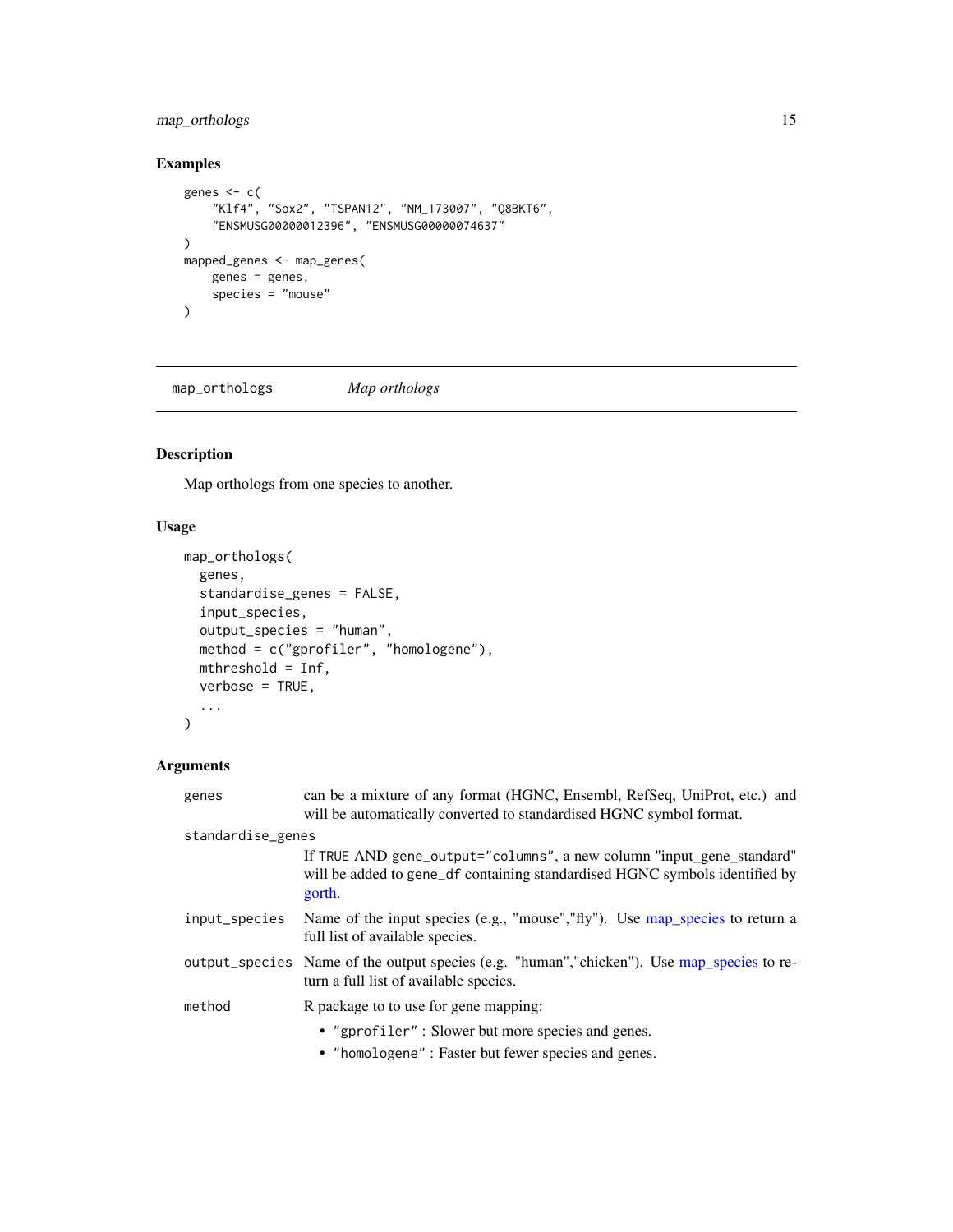<span id="page-15-0"></span>

|            | • "babelgene" : Faster but fewer species and genes. Also gives consensus<br>scores for each gene mapping based on a several different data sources.                                                                                                                                             |
|------------|-------------------------------------------------------------------------------------------------------------------------------------------------------------------------------------------------------------------------------------------------------------------------------------------------|
| mthreshold | Maximum number of ortholog names per gene to show. Passed to gorth. Only<br>used when method="gprofiler" (DEFAULT: Inf).                                                                                                                                                                        |
| verbose    | Print messages.                                                                                                                                                                                                                                                                                 |
|            | Additional arguments to be passed to gorth or homologene.                                                                                                                                                                                                                                       |
|            | <i>NOTE</i> : To return only the most "popular" interspecies ortholog mappings, sup-<br>ply mthreshold=1 here AND set method="gprofiler" above. This procedure<br>tends to yield a greater number of returned genes but at the cost of many of them<br>not being true biological 1:1 orthologs. |

For more details, please see [here.](https://cran.r-project.org/web/packages/gprofiler2/vignettes/gprofiler2.html)

# Details

map\_orthologs() is a core function within convert\_orthologs(), but does not have many of the extra checks, such as non121\_strategy) and drop\_nonorths.

#### Value

Ortholog map data.frame with at least the columns "input\_gene" and "ortholog\_gene".

#### Examples

```
data("exp_mouse")
gene_map <- map_orthologs(
    genes = rownames(exp_mouse),
    input_species = "mouse"
\mathcal{L}
```
<span id="page-15-1"></span>map\_species *Standardise species names*

# Description

Search gprofiler database for species that match the input text string. Then translate to a standardised species ID.

#### Usage

```
map_species(
  species = NULL,
  search_cols = c("display_name", "id", "scientific_name", "taxonomy_id"),
 output_format = c("scientific_name", "id", "display_name", "taxonomy_id", "version"),
 method = c("homologene", "gprofiler", "babelgene"),
 use_local = TRUE,
  verbose = TRUE
)
```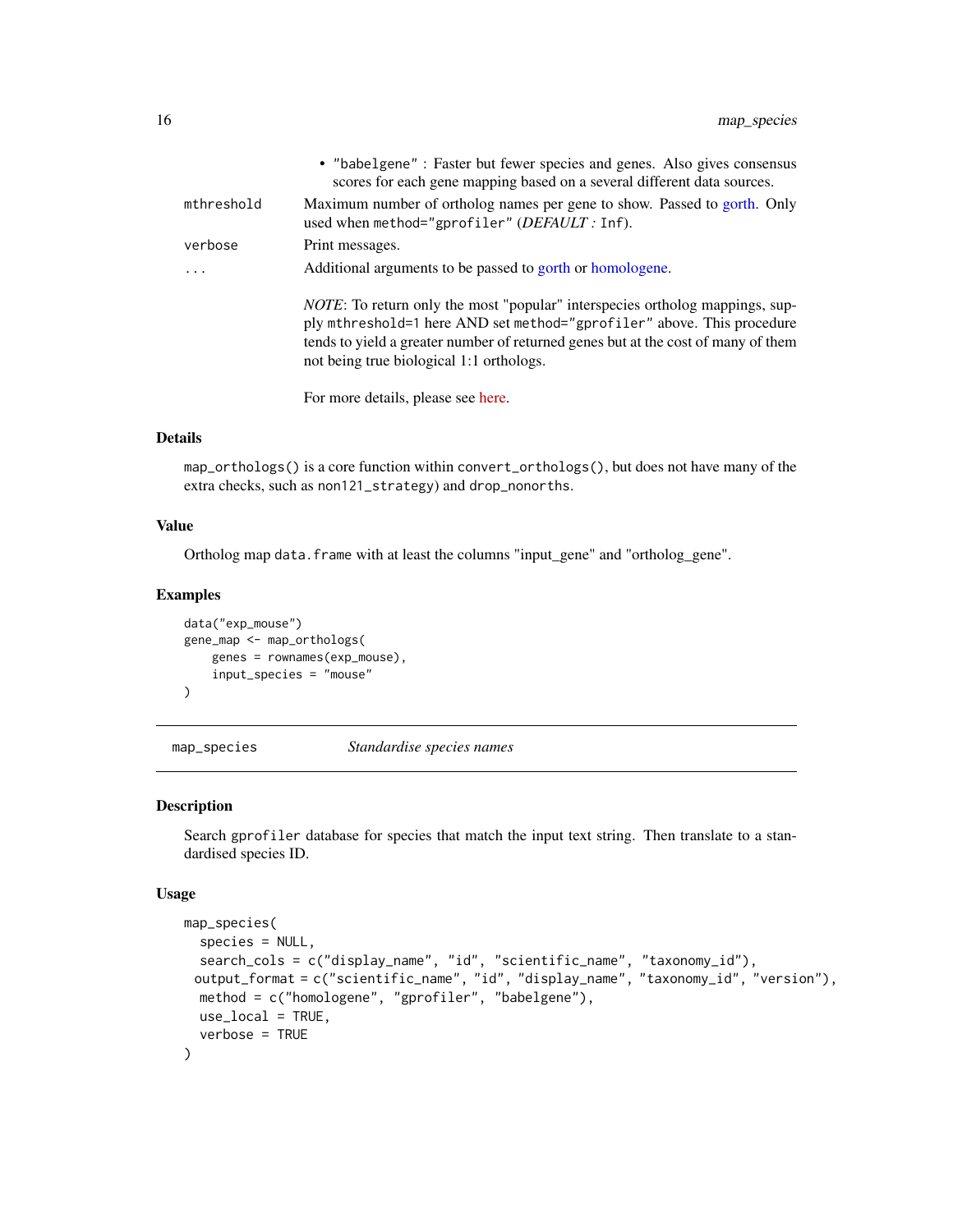# <span id="page-16-0"></span>plot\_orthotree 17

#### Arguments

| species       | Species query (e.g. "human", "homo sapiens", "hapiens", or 9606). If given a<br>list, will iterate queries for each item. Set to NULL to return all species.                                                                                   |
|---------------|------------------------------------------------------------------------------------------------------------------------------------------------------------------------------------------------------------------------------------------------|
| search_cols   | Which columns to search for species substring in metadata API.                                                                                                                                                                                 |
| output_format | Which column to return.                                                                                                                                                                                                                        |
| method        | R package to to use for gene mapping:                                                                                                                                                                                                          |
|               | • "gprofiler": Slower but more species and genes.                                                                                                                                                                                              |
|               | • "homologene" : Faster but fewer species and genes.                                                                                                                                                                                           |
|               | • "babelgene" : Faster but fewer species and genes. Also gives consensus<br>scores for each gene mapping based on a several different data sources.                                                                                            |
| use_local     | If TRUE <i>default</i> , map_species uses a locally stored version of the species meta-<br>data table instead of pulling directly from the gprofiler API. Local version may<br>not be fully up to date, but should suffice for most use cases. |
| verbose       | Print messages.                                                                                                                                                                                                                                |

# Value

Species ID of type output\_format

# Examples

```
ids <- map_species(species = c(
    "human", 9606, "mus musculus",
    "fly", "C elegans"
))
```
plot\_orthotree *Create a phylogenetic tree of shared orthologs*

# Description

Automatically creates a phylogenetic tree plot annotated with metadata describing how many orthologous genes each species shares with the reference\_species ("human" by default).

# Usage

```
plot_orthotree(
  tree = NULL,
  orth_report = NULL,
  species = NULL,
 method = c("homologene", "gprofiler", "babelgene"),
  reference_species = "human",
  clades = list(Primates = c("Homo sapiens", "Macaca mulatta"), Eutherians =
   c("Homo sapiens", "Mus musculus", "Bos taurus"), Mammals = c("Homo sapiens",
  "Mus musculus", "Bos taurus", "Ornithorhynchus anatinus", "Monodelphis domestica"),
```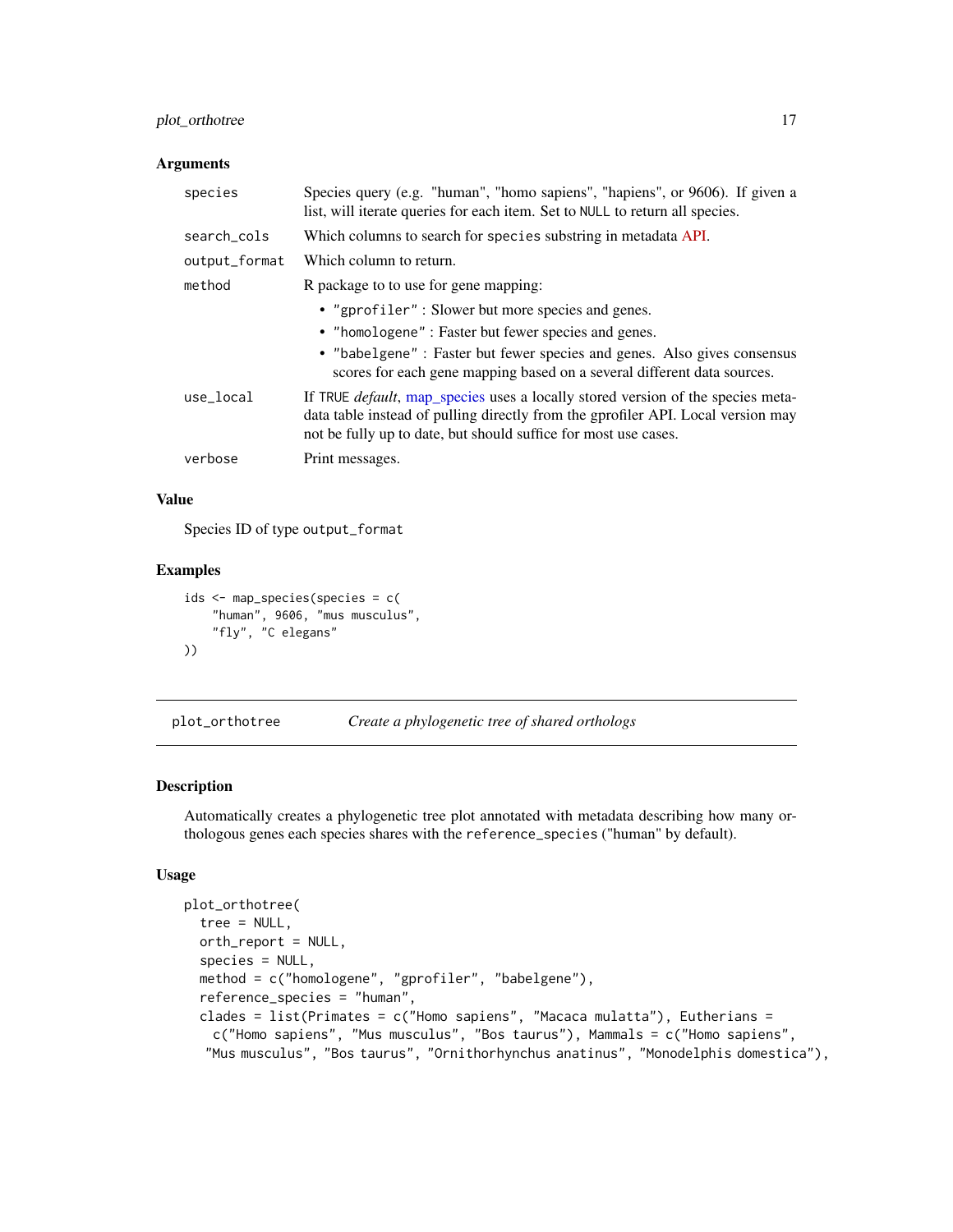```
Tetrapods = c("Homo sapiens", "Mus musculus", "Gallus gallus", "Anolis carolinensis",
  "Xenopus tropicalis"), Vertebrates = c("Homo sapiens", "Mus musculus",
 "Gallus gallus", "Anolis carolinensis", "Xenopus tropicalis", "Danio rerio")),
show\_plot = TRUE,save_paths = c(tempfile(fileext = ".ggtree.pdf"), tempfile(fileext = ".ggtree.png")),
width = 10,
height = 10,
mc.core = 1,
verbose = TRUE
```
### Arguments

 $\mathcal{L}$ 

| tree              | A phylogenetic tree of class phylo. If no tree is provided (NULL) a 100-way<br>multiz tree will be imported from UCSC Genome Browser.                                              |
|-------------------|------------------------------------------------------------------------------------------------------------------------------------------------------------------------------------|
| orth_report       | An ortholog report from one or more species generated by report_orthologs.                                                                                                         |
| species           | Species to include in the final plot. If NULL, then all species from the given<br>database (method) will be included (via map_species), so long as they also exist<br>in the tree. |
| method            | R package to to use for gene mapping:                                                                                                                                              |
|                   | • "gprofiler": Slower but more species and genes.                                                                                                                                  |
|                   | • "homologene" : Faster but fewer species and genes.                                                                                                                               |
|                   | • "babelgene" : Faster but fewer species and genes. Also gives consensus<br>scores for each gene mapping based on a several different data sources.                                |
| reference_species |                                                                                                                                                                                    |
|                   | Reference species.                                                                                                                                                                 |
| clades            | A named list of clades each containing list fo species to define the respective<br>clade using MRCA.                                                                               |
| show_plot         | Whether to print the final tree plot.                                                                                                                                              |
| save_paths        | Paths to save plot to.                                                                                                                                                             |
| width             | Plot size in units ("in", "cm", "mm", or "px"). If not supplied, uses the size of<br>current graphics device.                                                                      |
| height            | Plot size in units ("in", "cm", "mm", or "px"). If not supplied, uses the size of<br>current graphics device.                                                                      |
| mc.cores          | Number of cores to parallelise different steps with.                                                                                                                               |
| verbose           | Print messages.                                                                                                                                                                    |

# Value

A list containing:

- plot : Annotated ggtree object.
- tree : The pruned, standardised phylogenetic tree used in the plot.
- orth\_report : Ortholog reports for each species against the reference\_species.
- metadata : Metadata used in the plot, including silhouette PNG ids from [phylopic.](http://phylopic.org/)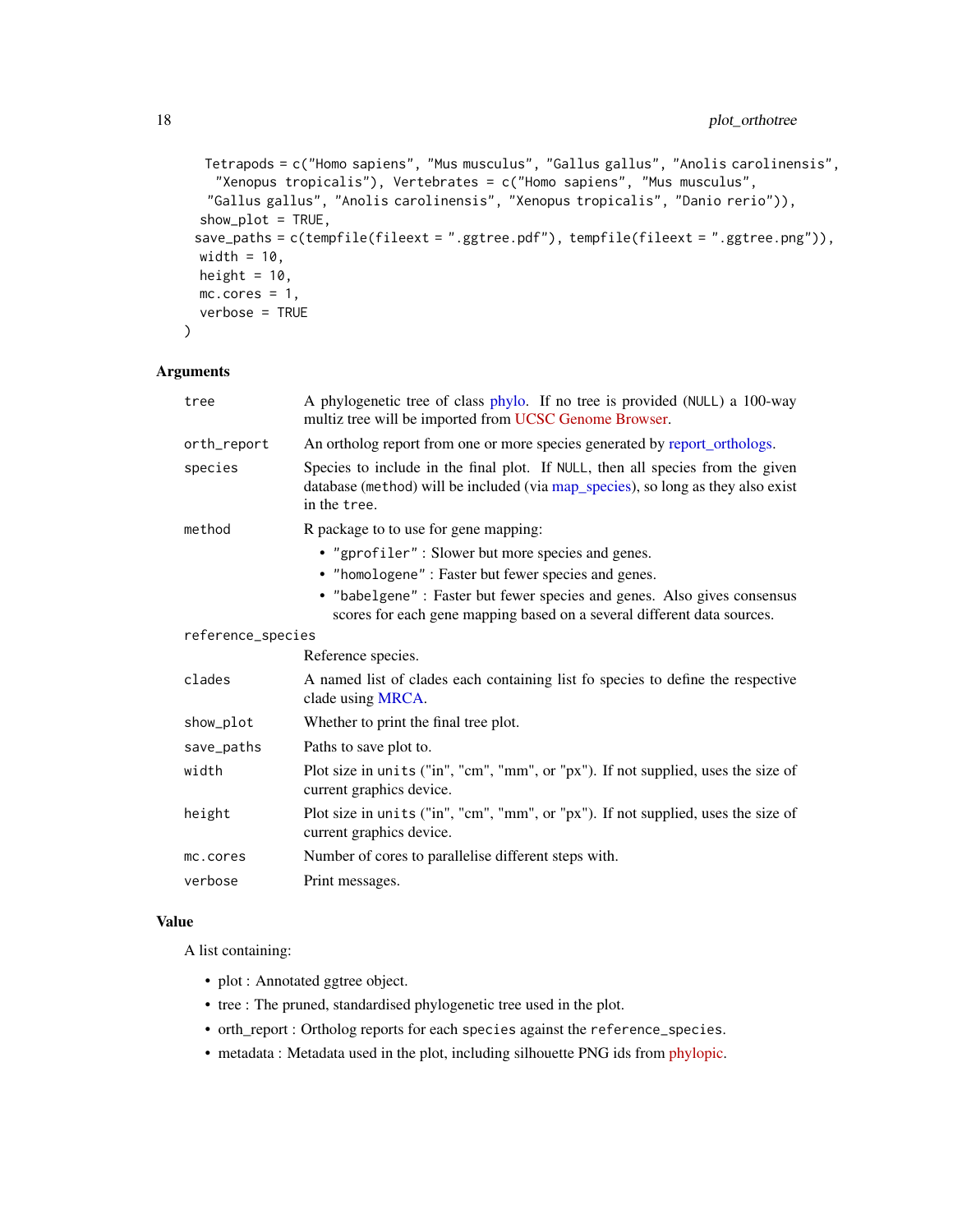# <span id="page-18-0"></span>prepare\_tree 19

- clades : Metadata used for highlighting clades.
- method : method used.
- reference\_species : reference\_species used.
- save\_paths : save\_paths to plot.

#### Source

[ggtree tutorial](https://yulab-smu.top/treedata-book/chapter8.html#phylopic)

#### Examples

```
orthotree <- orthogene::plot_orthotree(species = c("human","monkey","mouse"))
```
prepare\_tree *Prepare a phylogenetic tree*

#### Description

Import a phylogenetic tree and then conduct a series of optional standardisation steps. Optionally, if output\_format is not NULL, species names from both the tree and the species argument will first be standardised using [map\\_species.](#page-15-1)

# Usage

```
prepare_tree(
  tree_path = file.path("http://hgdownload.soe.ucsc.edu/goldenPath",
    "hg38/multiz100way", "hg38.100way.scientificNames.nh"),
  species = NULL,
  output_format = "scientific_name",
  run_map_species = c(TRUE, TRUE),
  method = c("gprofiler", "homologene", "babelgene"),
  force_ultrametric = TRUE,
  age\_max = NULL,show_plot = TRUE,
  verbose = TRUE,
  ...
)
```

| tree_path       | Local path or URL to tree to import with read, tree.                  |
|-----------------|-----------------------------------------------------------------------|
| species         | Species names to subset the tree by (after standardise_species step). |
| output_format   | Which column to return.                                               |
| run_map_species |                                                                       |
|                 | Whether to first standardise species names with map_species.          |
| method          | R package to to use for gene mapping:                                 |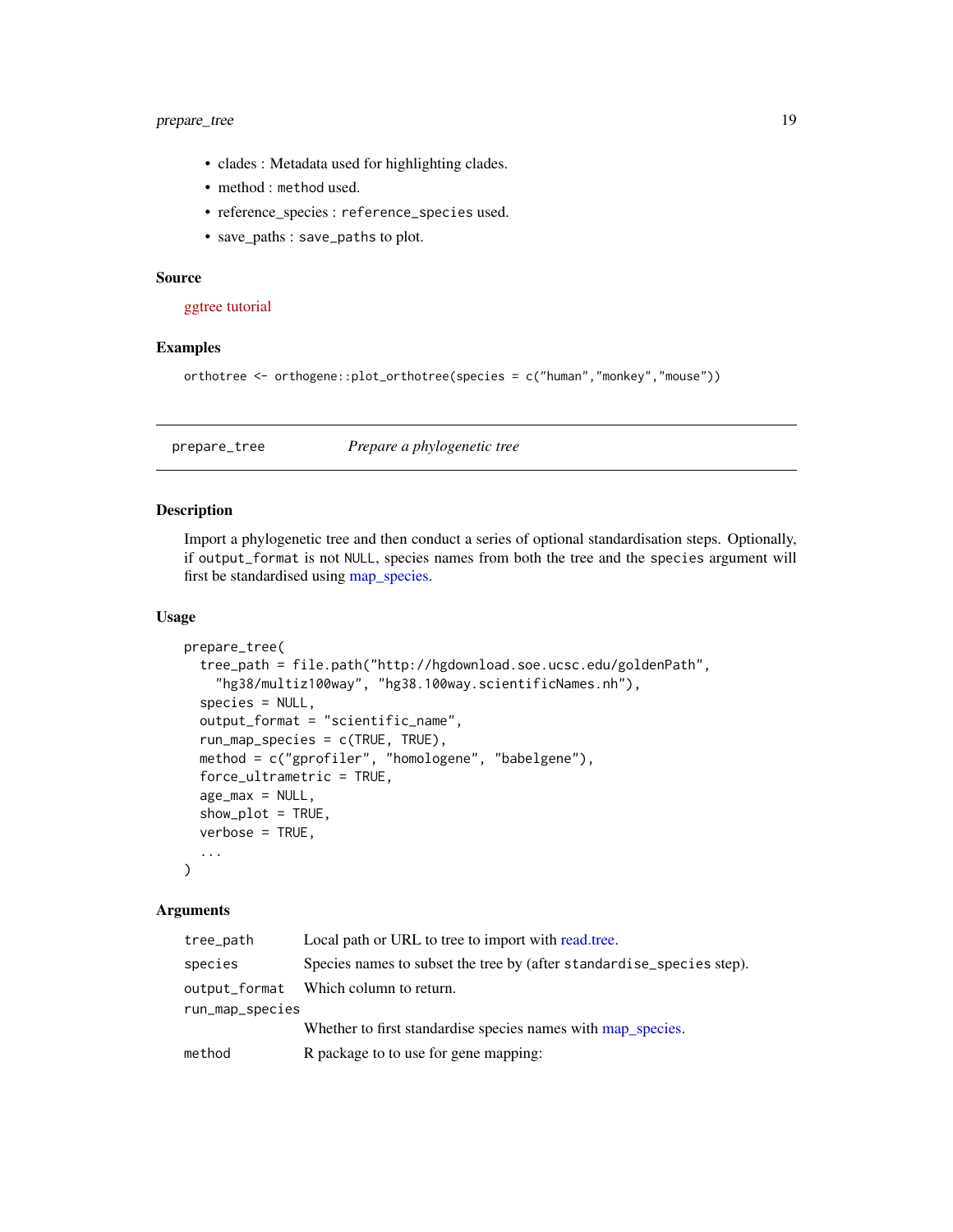<span id="page-19-0"></span>

|                   | • "gprofiler": Slower but more species and genes.                                                                                                                                                                                      |
|-------------------|----------------------------------------------------------------------------------------------------------------------------------------------------------------------------------------------------------------------------------------|
|                   | • "homologene" : Faster but fewer species and genes.                                                                                                                                                                                   |
|                   | • "babelgene" : Faster but fewer species and genes. Also gives consensus<br>scores for each gene mapping based on a several different data sources.                                                                                    |
| force_ultrametric |                                                                                                                                                                                                                                        |
|                   | Whether to force the tree to be ultrametric ( <i>i.e.</i> make all tips the same date)<br>using force.ultrametric.                                                                                                                     |
| age_max           | Rescale the edges of the tree into units of millions of years (MY) instead than<br>evolutionary rates (e.g. dN/dS ratios). Only used if age_max, the max number,<br>is numeric. Times are computed using makeChronosCalib and chronos. |
| show_plot         | Show a basic plot of the resulting tree.                                                                                                                                                                                               |
| verbose           | Print messages.                                                                                                                                                                                                                        |
| $\cdots$          | Additional arguments passed to makeChronosCalib.                                                                                                                                                                                       |

# Value

A filtered tree of class "phylo" (with standardised species names).

# Examples

```
species <- c("human","chimp","mouse")
tr <- orthogene::prepare_tree(species = species)
```
<span id="page-19-1"></span>report\_orthologs *Report orthologs*

# Description

Identify the number of orthologous genes between two species.

#### Usage

```
report_orthologs(
  target_species = "mouse",
  reference_species = "human",
  standardise_genes = FALSE,
 method_all_genes = c("homologene", "gprofiler", "babelgene"),
 method_convert_orthologs = method_all_genes,
 drop_nonorths = TRUE,
 non121_strategy = "drop_both_species",
  round_digits = 2,
 return_report = TRUE,
 mc.cores = 1,
 verbose = TRUE,
  ...
\mathcal{E}
```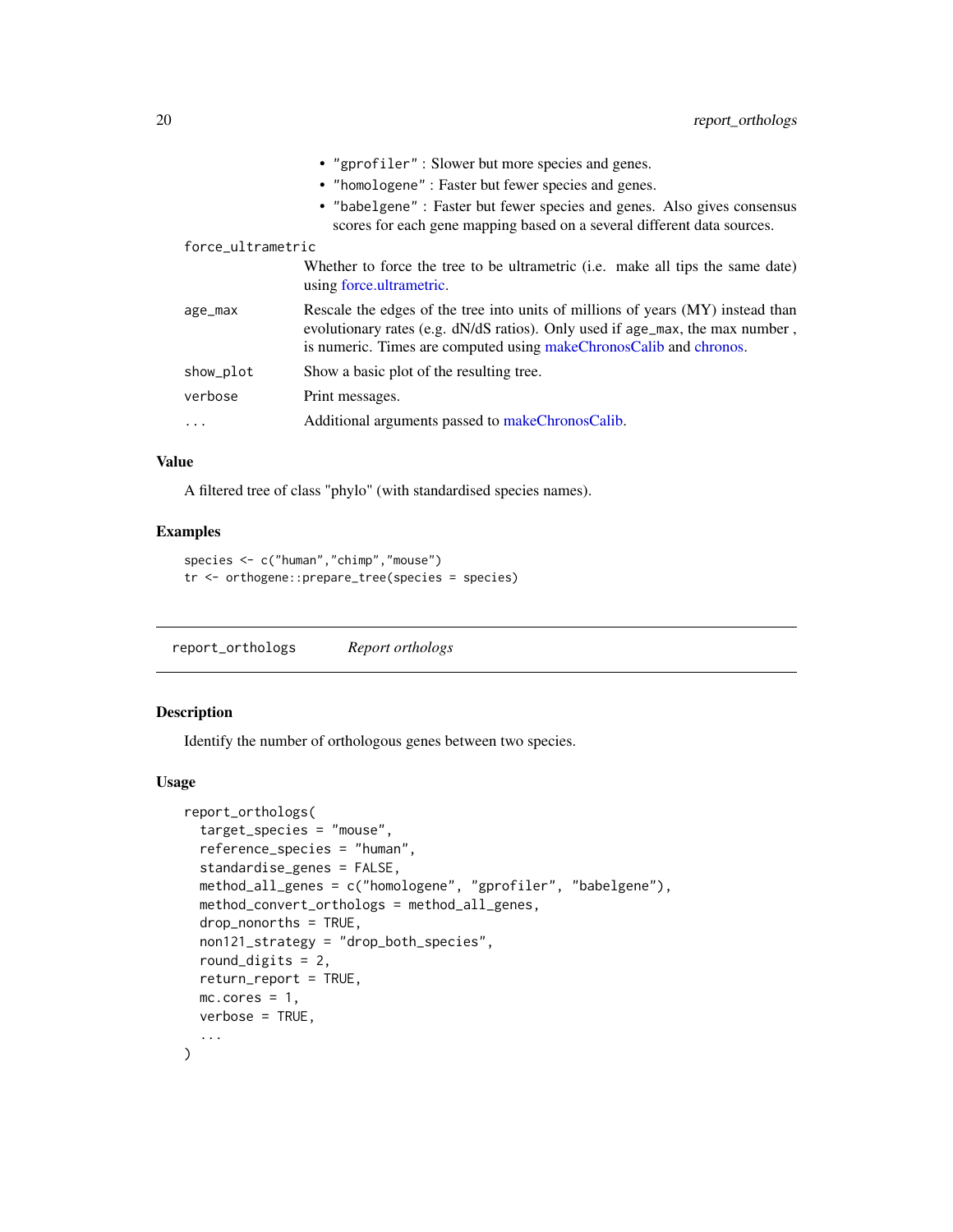### <span id="page-20-0"></span>report\_orthologs 21

### **Arguments**

target\_species Target species.

reference\_species

Reference species.

#### standardise\_genes

If TRUE AND gene\_output="columns", a new column "input\_gene\_standard" will be added to gene\_df containing standardised HGNC symbols identified by [gorth.](#page-0-0)

#### method\_all\_genes

R package to to use in [all\\_genes](#page-3-1) step:

- "gprofiler" : Slower but more species and genes.
- "homologene" : Faster but fewer species and genes.
- "babelgene" : Faster but fewer species and genes. Also gives consensus scores for each gene mapping based on a several different data sources.

#### method\_convert\_orthologs

R package to to use in [convert\\_orthologs](#page-4-1) step:

- "gprofiler" : Slower but more species and genes.
- "homologene" : Faster but fewer species and genes.
- "babelgene" : Faster but fewer species and genes. Also gives consensus scores for each gene mapping based on a several different data sources.

drop\_nonorths Drop genes that don't have an ortholog in the output\_species.

#### non121\_strategy

How to handle genes that don't have 1:1 mappings between input\_species:output\_species. Options include:

- "drop\_both\_species" or "dbs" or 1 : Drop genes that have duplicate mappings in either the input\_species or output\_species (*DEFAULT*).
- "drop\_input\_species" or "dis" or 2 : Only drop genes that have duplicate mappings in the input\_species.
- "drop\_output\_species" or "dos" or 3 : Only drop genes that have duplicate mappings in the output\_species.
- "keep\_both\_species" or "kbs" or 4 : Keep all genes regardless of whether they have duplicate mappings in either species.
- "keep\_popular" or "kp" or 5 : Return only the most "popular" interspecies ortholog mappings. This procedure tends to yield a greater number of returned genes but at the cost of many of them not being true biological 1:1 orthologs.
- "sum","mean","median","min" or "max" : When gene\_df is a matrix and gene\_output="rownames", these options will aggregate many-to-one gene mappings (input\_species-to-output\_species) after dropping any duplicate genes in the output\_species.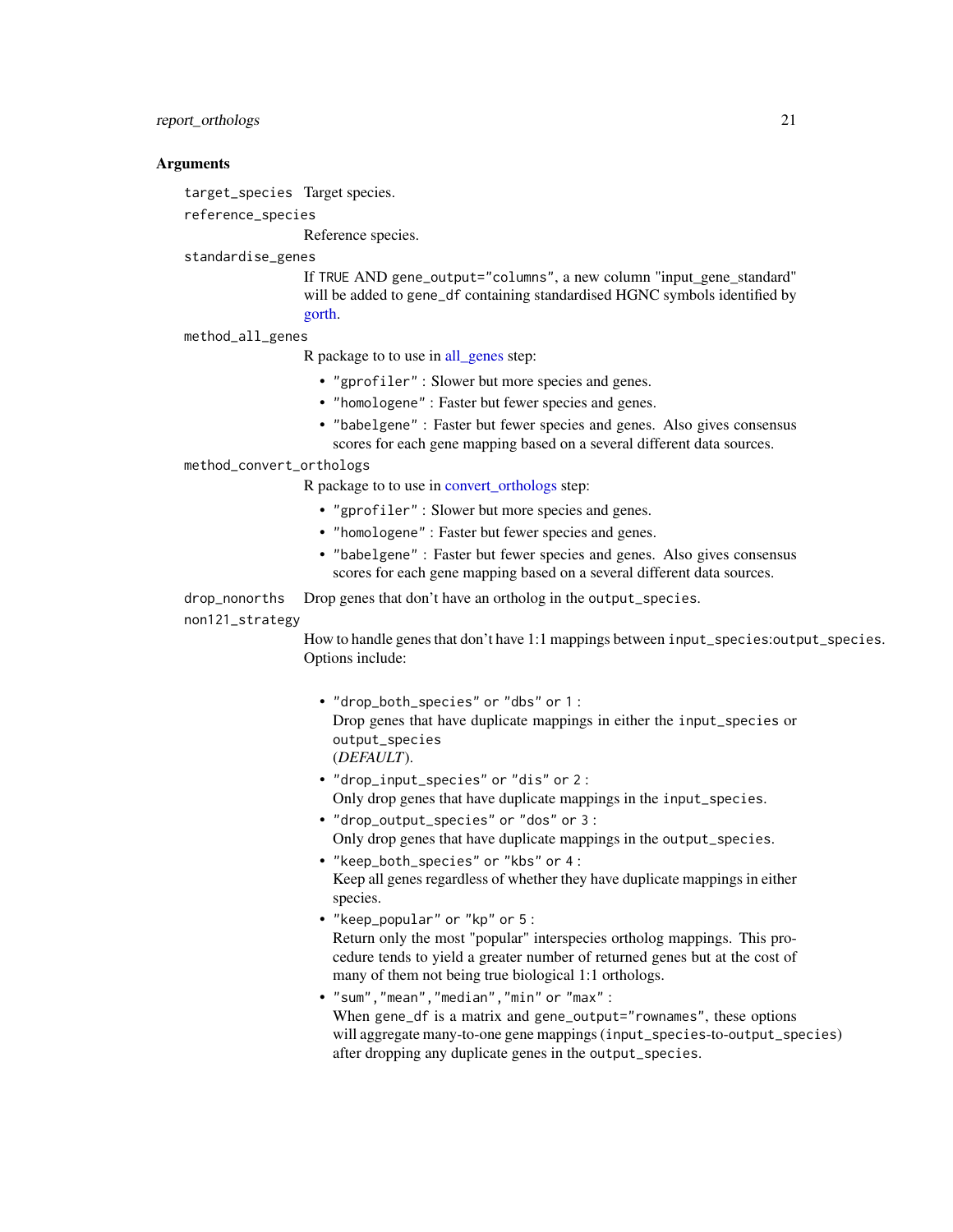<span id="page-21-0"></span>

| round_digits  | Number of digits to round to when printing percentages.                                                                                                                                                                                                                                         |
|---------------|-------------------------------------------------------------------------------------------------------------------------------------------------------------------------------------------------------------------------------------------------------------------------------------------------|
| return_report | Return just the ortholog mapping between two species (FALSE) or return both<br>the ortholog mapping as well a data. frame of the report statistics (TRUE).                                                                                                                                      |
| mc.cores      | Number of cores to parallelise each target_species with.                                                                                                                                                                                                                                        |
| verbose       | Print messages.                                                                                                                                                                                                                                                                                 |
| $\ddots$      | Additional arguments to be passed to gorth or homologene.                                                                                                                                                                                                                                       |
|               | <i>NOTE</i> : To return only the most "popular" interspecies ortholog mappings, sup-<br>ply mthreshold=1 here AND set method="gprofiler" above. This procedure<br>tends to yield a greater number of returned genes but at the cost of many of them<br>not being true biological 1:1 orthologs. |
|               | For more details, please see here.                                                                                                                                                                                                                                                              |

#### Value

A list containing:

- map : A table of inter-species gene mappings.
- report : A list of aggregate orthology report statistics.

If >1 target\_species are provided, then a table of aggregated report statistics concatenated across species will be returned instead.

# Examples

```
orth_fly <- orthogene::report_orthologs(
   target_species = "fly",
   reference_species = "human"
)
```